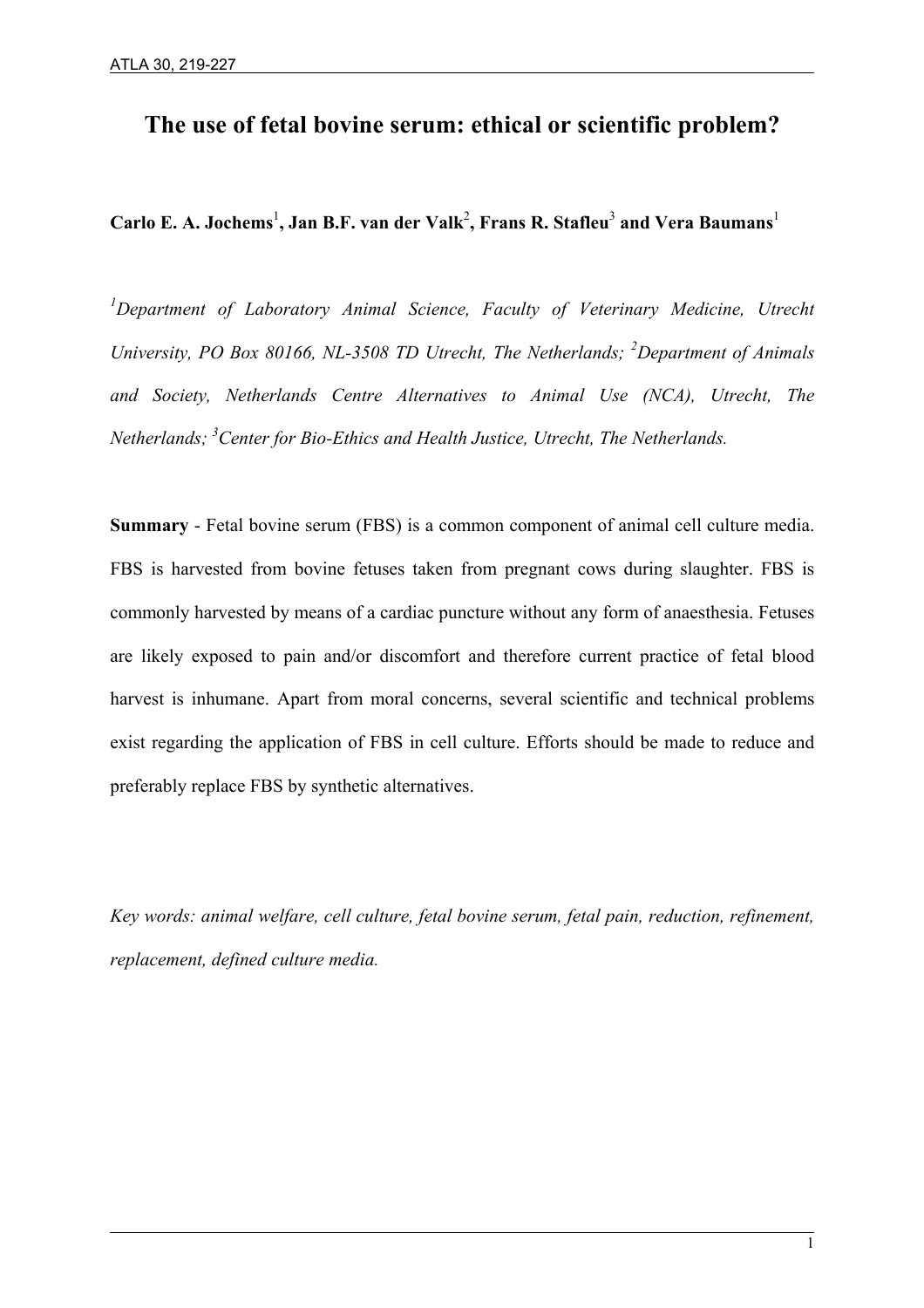#### **Introduction**

The technique of *in vitro* cell, tissue and organ culture is of great importance to science, medicine and industry. Amongst others, it is considered a major replacement alternative in animal experimentation (1, 2). Clearly, not every *in vitro* cell culture experiment or production method is an alternative to an animal experiment *per se* (1). Developments as *in vitro* fertilization, cloning and the creation of genetically modified animals rely on cell culture (3). To culture cells *in vitro*, culture medium is added to the cells for nurture. Usually, the medium contains fetal bovine serum (FBS) as FBS contains basic components, such as hormones and growth factors. Serum is blood without cells, platelets and clotting factors. Animal welfare concerns have been expressed concerning the methods employed in fetal bovine blood harvesting (4-6). This raises questions about the value of *in vitro* techniques as replacement alternatives. The aim of this paper is to describe the procedures used in fetal blood collection, and to regard them from an ethical and scientific point of view.

#### **Materials and Methods**

l

Information is based upon literature study and responses to questionnaires. Information on FBS harvesting methods was obtained by sending questionnaires to a variety of institutions in Europe, North, Central and South America, Southern Africa and Australia/New Zealand: Embassies and ministries covering agriculture and/or animal experimentation (77 entities contacted), animal welfare and animal rights organisations (190 organisations), commercial companies harvesting FBS (12 companies), commercial companies supplying FBS to endconsumers (33 companies), research institutes and universities (76 entities). These institutions were chosen as they were expected to have knowledge on FBS production methods, or to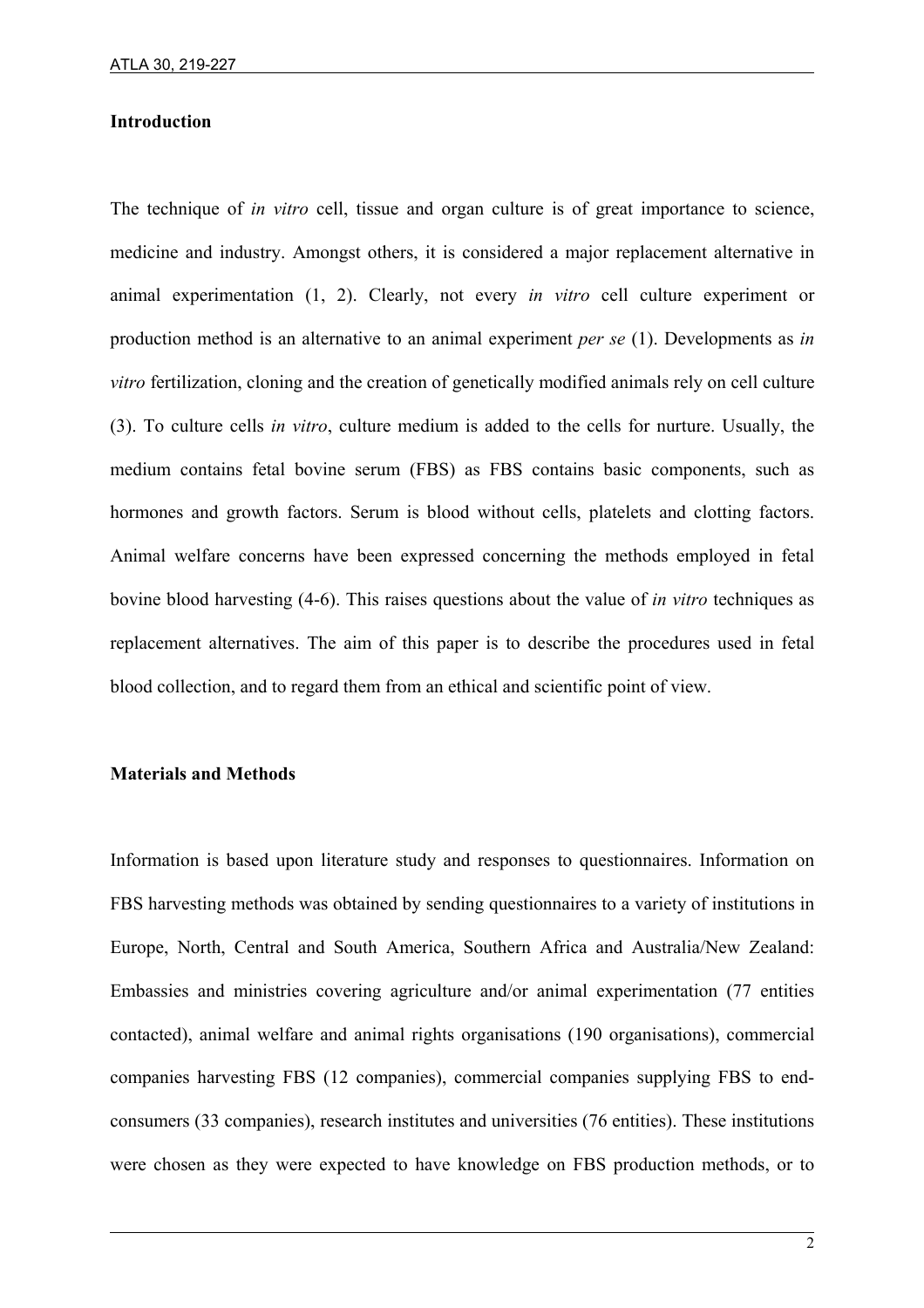have contacts with such knowledge. Their contact addresses were obtained mostly from the World Wide Web. The questionnaires contained standard questions on whether FBS harvest takes place at all in the country of the entity addressed, and the procedures employed in FBS harvest, as well as the volumes of blood and serum obtained from a bovine fetus. If technical information was provided by a given entity, follow-up questionnaires were sometimes sent to gain further insights. Information concerning pain in mammal fetuses, their resistance to lack of oxygen, problems related to the use of FBS in cell culture, and alternatives to FBS was obtained from the literature.

#### **Results**

Collecting factual data on fetal bovine blood collection proved more difficult than expected. Overall response was 61%. Of the 388 contacted entities, 14 provided technical information: 9 serum harvesters, 1 serum supplier, 3 ministry departments and 1 research institute staff member (a former USDA-inspector). Four suppliers and 1 harvester explicitly stated they consider detailed information relating to the methods used for FBS-harvest to be confidential.

## *Origin of bovine fetuses*

The bovine fetuses from which blood is drawn for (commercial) FBS production are obtained from pregnant cows which are sent to slaughter for reasons such as crippling lameness, or when slaughtering herds of extensively kept beef cattle. Cows and bulls roam free in such herds, as a result of which several cows are pregnant at the time of slaughter (7).

#### *Harvesting fetal blood*

l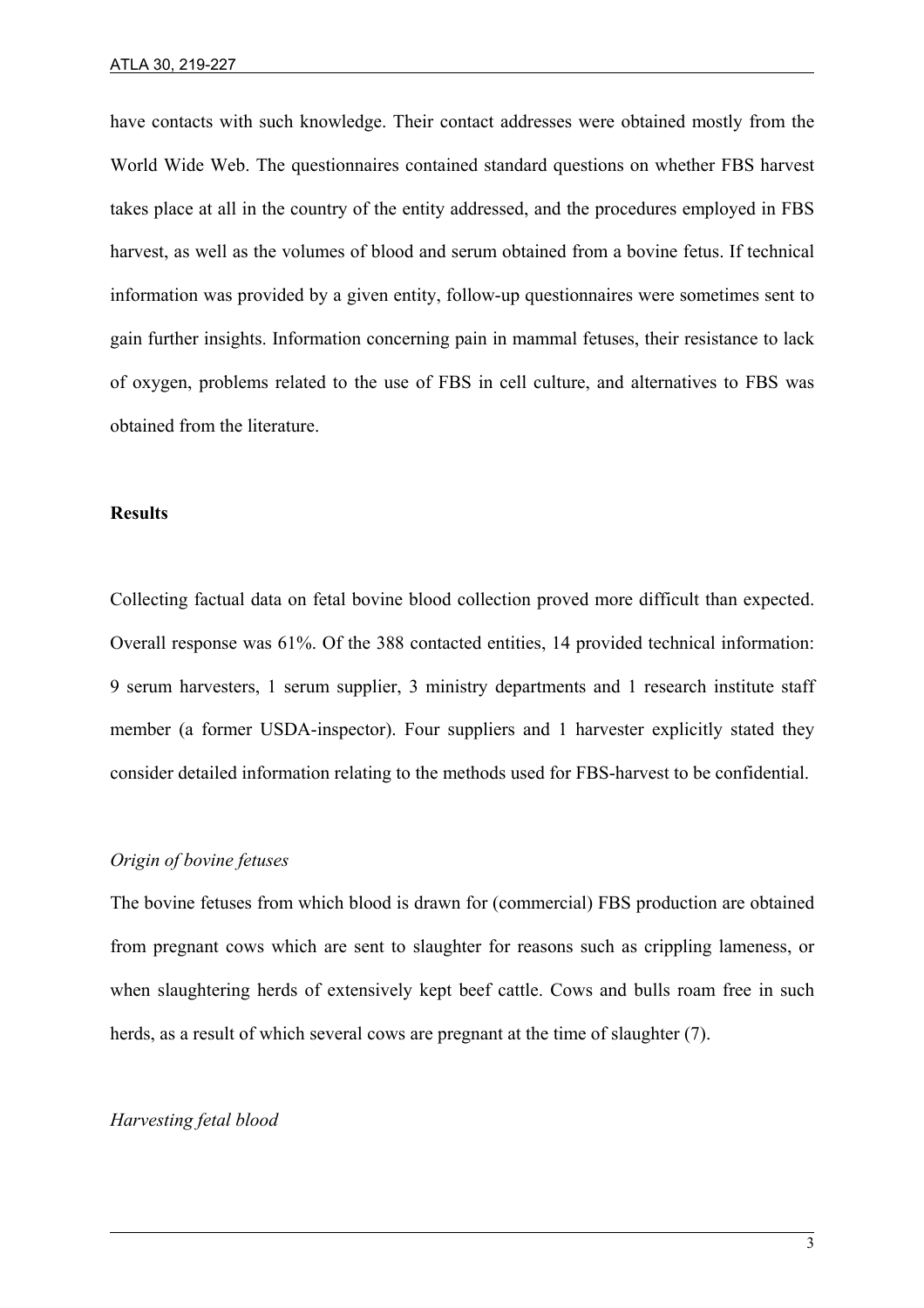Bovine fetal blood is commonly harvested by cardiac puncture, because it minimizes the danger of serum contaminations with micro-organisms from the fetus itself, and its environment. The procedure requires specially trained staff. Fetuses should be at least 3 months old; otherwise the heart is too small for puncture.

The general procedure of a cardiac puncture is the following (see diagram). At the time of slaughter, the cow is found to be pregnant during evisceration (removal of the internal organs in the thorax and abdomen during processing of the slaughtered cow). The reproductive tract is removed from the carcass, and is dropped down a special stainless steel chute leading to the calf processing area, a room that is separated from the rest of the abattoir floor. The calf is removed quickly from the uterus and the umbilical cord is tied off, the fetus is cleaned from amniotic fluid, and is disinfected.

A cardiac puncture is performed by inserting a needle between the ribs directly into the heart of the unanaesthesised fetus and blood is extracted under vacuum into a sterile blood collection bag via a tube. In the absence of a vacuum pump, fetal blood may be obtained by means of gravity or massage. In this case the blood collection bag is placed at a level below the fetus. Once the blood has been obtained, it is allowed to clot at low temperature, after which the clotted substance is separated from the serum by refrigerated centrifugation. The fetus is processed for animal feed and extraction of specific substances like fats and proteins, among other things. A much less common technique is umbilical cord puncture.

The time that elapses between death of the mother cow as part of the regular slaughter procedure and the puncture is found to be either about 5 minutes (2 harvesters, 1 scientist) or about 25-30 minutes (1 harvester, 2 ministry departments). One harvester stated the ideal time is less than 30 minutes. The procedure of bleeding itself lasts about 2 - 5 minutes, depending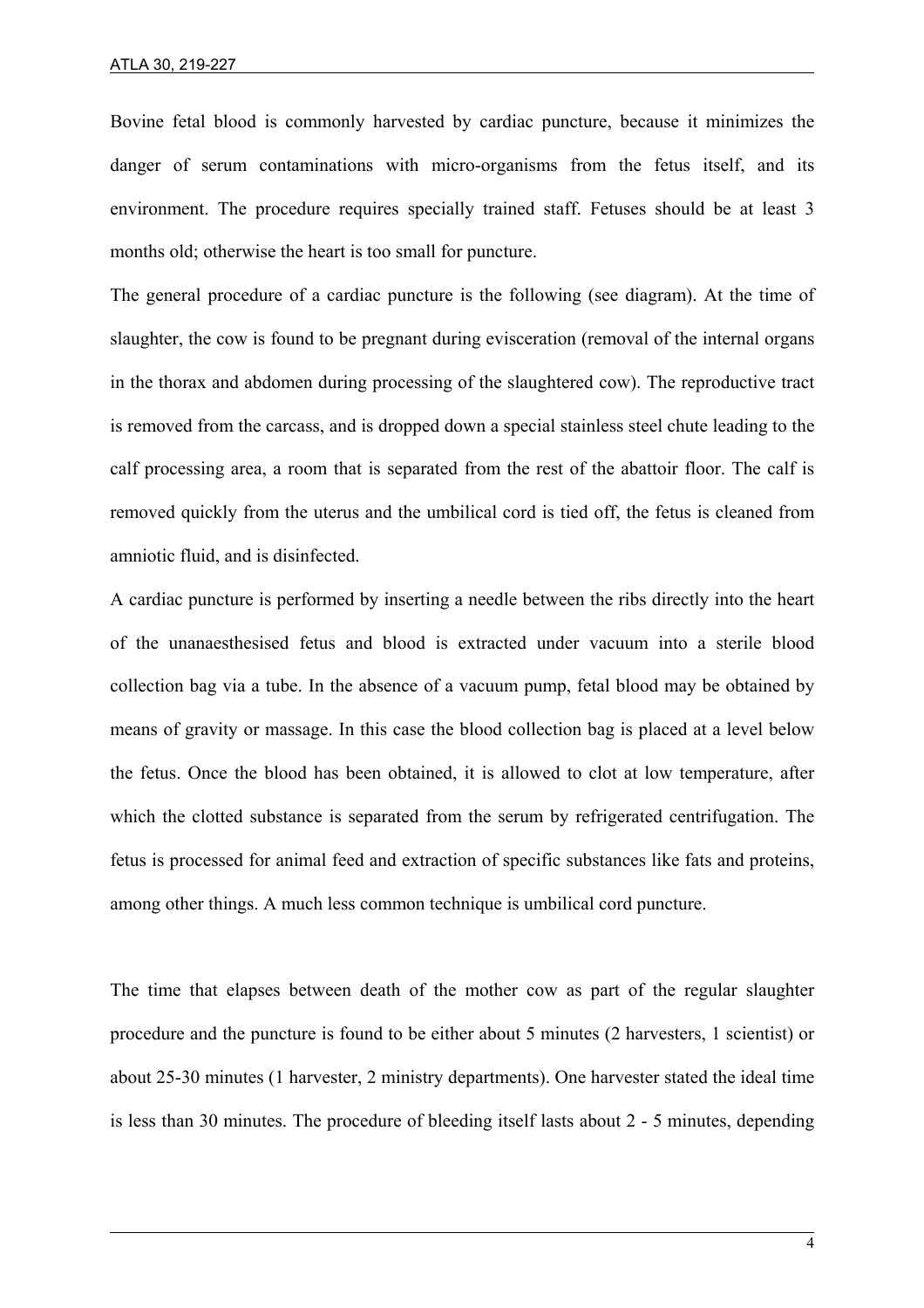on the age of the fetus and the equipment. Hence, a bleeding procedure is ended about 5-10 or 25-35 minutes after death of the mother.

The amount of serum that is obtained depends on the size of the fetus, and thus on its age. As a rough estimate, about 50 % of serum remains after clotting. A bovine fetus of 3 months yields about 150 ml of raw FBS, at 6 months 350 ml and at 9 months (near-term) 550 ml. The global production per year of raw FBS is estimated to be around 500,000 litres (8-11). Hence, the number of bovine fetuses harvested annually should be greater than 1,000,000. A number of 2,000,000 has been mentioned (8).

Since the fetus is expected to be alive during blood collection, its possible suffering is considered. The described procedure may cause pain in the fetus, thus raising ethical questions. First, literature on the resistance of fetuses to lack of oxygen is discussed. The bovine fetus experiences anoxia, acute lack of oxygen, since oxygen-rich blood supply to the placenta ceases upon death of the maternal animal. Lack of oxygen may interfere with neural processes such as transmission of stimuli, and eventually leads to death.

## *Resistance of mammal fetuses to anoxia*

l

Mammal fetuses and neonates show a remarkable resistance to anoxia, surviving anoxia longer, compared to adults of the same species (12-31). For example, adult rabbits survive for 1.5 minutes in pure gaseous nitrogen while pre-term rabbit pups at 29 days of gestation survive on average for 44 minutes, at 21  $^{\circ}$ C (13). Despite the fact that such data have been generated for a diversity of species, including the underlying biological mechanisms, no such study involving bovine (preterm) neonates was found.

Permanent brain damage occurs if anoxia is maintained longer then the time to last gasp, as shown in young dogs (19) and neonates of rhesus monkeys and guinea pigs (12). Discomfort might be experienced until actual brain damage occurs. Resistance to anoxia shows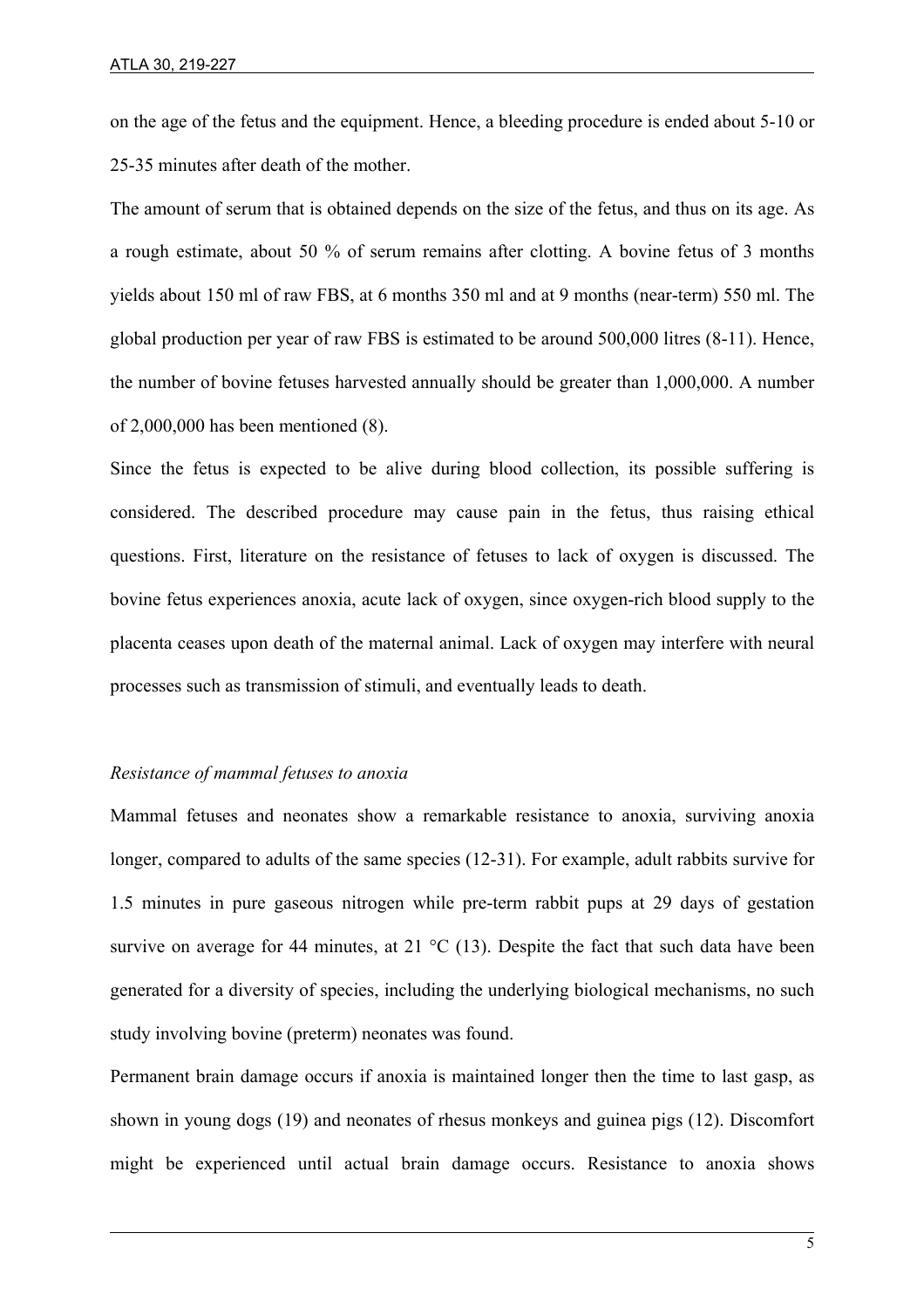substantial inter-individual variation. Upon exposure of 195 rabbit newborns to gaseous nitrogen at 35 °C, individual time to last gasp varied between 7 to 39 minutes, with a mean of 16 minutes (12). For 5 dog newborns exposed to gaseous nitrogen, values of 16 to 40 minutes were found for time to last gasp at unmentioned temperature, with an average of 26 minutes (19). In general, survival time of mammals in the absence of oxygen is a function of species, age, environmental temperature and the mechanism, which causes lack of oxygen (12, 13-15, 17-31, 33).

Unlike adults, fetuses and neonates meet energy requirements during lack of oxygen with anaerobic metabolism (12). Their increased resistance is further suggested to be related to substantially lower cerebral oxygen requirements compared to the adult brain, as shown for a.o. mice, rats, cats and dogs (12, 22, 24, 25). A third protective mechanism is that of redistribution of blood flows in favour of brains, heart and adrenals (21, 23, 28, 29). In general, resistance to anoxia or survival time increases with decreasing gestational age. Because fetuses survive anoxia longer than adults, they may also longer be capable of experiencing discomfort. Therefore also the capability of experiencing pain has to be taken into account.

In conclusion, although anoxia will develop in the fetus after the umbilical cord has been cut, it will not directly result in lowered brain function as it would in adult animals; the fetal calf can be expected to have normal brain function at the time of heart puncture.

#### *Pain and Nociception in the Mammal Fetus*

l

Whether or not a mammal fetus or neonate can experience pain is an issue that only recently gained attention of the scientific and medical community. About ten years ago, it was still thought that human babies are less sensitive to pain; as a result surgery was performed on premature and full-term babies without anaesthesia (34, 35). Recently, different scales of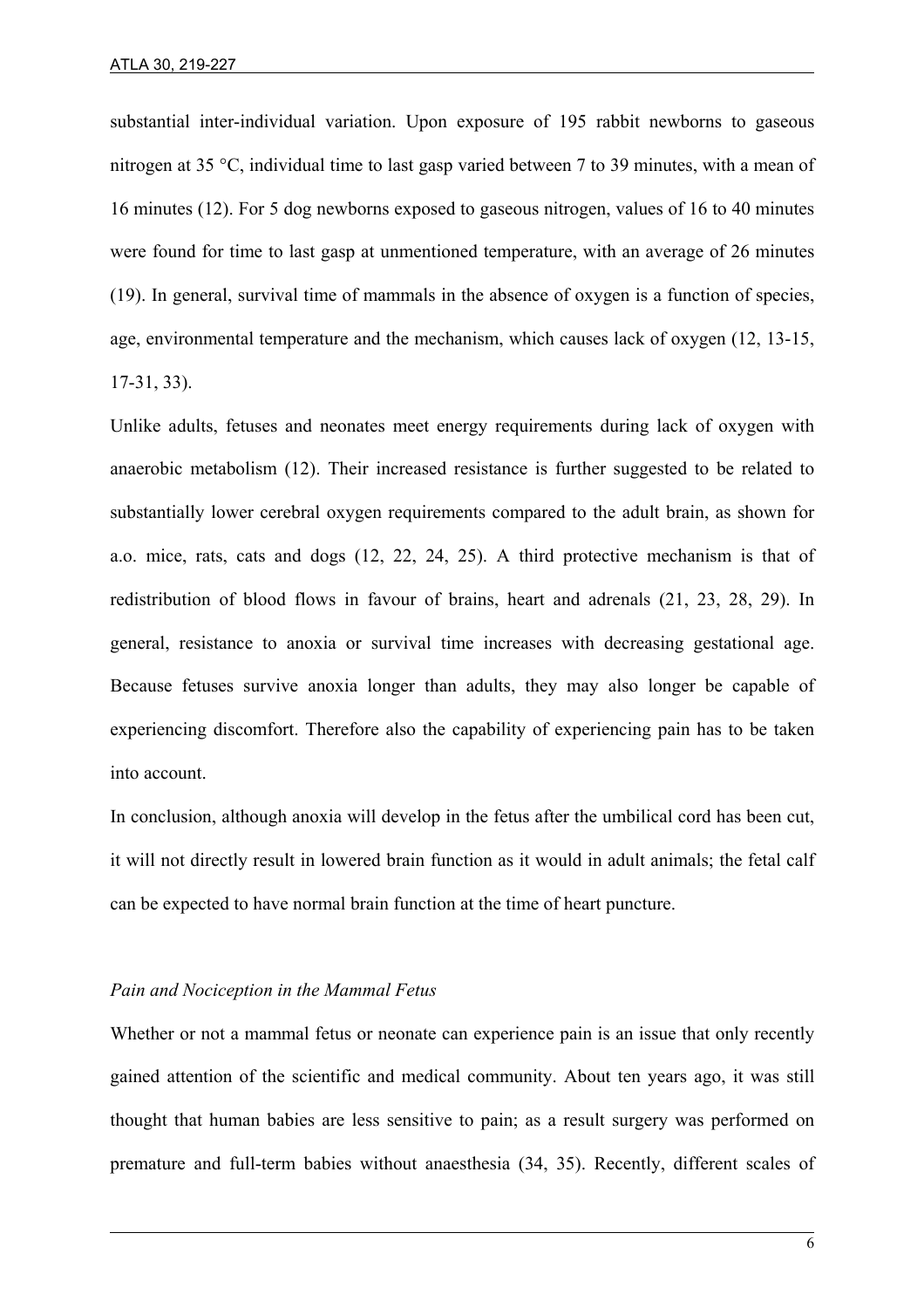quantifying pain in human newborns at term (36-38) and pre-term (39, 40) have been developed. When discussing this issue, one should distinguish between pain and nociception. *Pain* refers to a (highly disturbing) sensation, thus requiring some level of consciousness; *nociception* refers to the activity of neural pathways involved in the transmission of noxious (potentially or actually tissue damaging) stimuli. Noxious stimuli do not necessarily lead to pain sensation, but may elicit only reflexes (e.g. rapid withdrawal of affected limb). In deep anaesthesia, both the ascending pathways and nociceptive reflexes are suppressed. For pain to be experienced, the cerebral cortex and subcortical structures have to be functional (41).

The difficulties in describing pain are reflected by the multitude of definitions that has been developed to try to describe this phenomenon (42-51). As animals - and neonates and fetuses of any species - cannot tell an observing human that they are in physical pain, one should base a judgment on what is considered to be reasonable from the available evidence. By consensus, it is agreed that animals can feel pain post-natally (primarily mammals and other vertebrates). Concerning mammal fetuses, an important question is that of fetal development: at which stage of neural development is a fetus able to experience pain or discomfort? The term discomfort encompasses any pain, distress, stress, discomfort, anxiety and / or fear - thus being the antithesis of comfort or well-being. The newborns of different species are of different maturity at birth. The newborns of rats, rabbits, mice and humans are less well developed than those of guinea pigs, sheep, bovines, equines and pigs (12, 33). By consensus, the human fetus is considered to be able to experience pain as from 24 weeks post-conception (development of thalamo-cortical connections) (35, 38, 52-54), and to have the ability to suffer as from 11 weeks post-conception (35). Suffering results from pain or distress being of sufficient intensity or duration, or both (50). Sheep fetuses are suggested to be capable of perceiving sensory stimuli at  $15\frac{1}{2}$  weeks of gestation (term = 20 weeks) (33). Sheep, equine, porcine and bovine fetuses are suggested to be able to feel pain "from the time at which the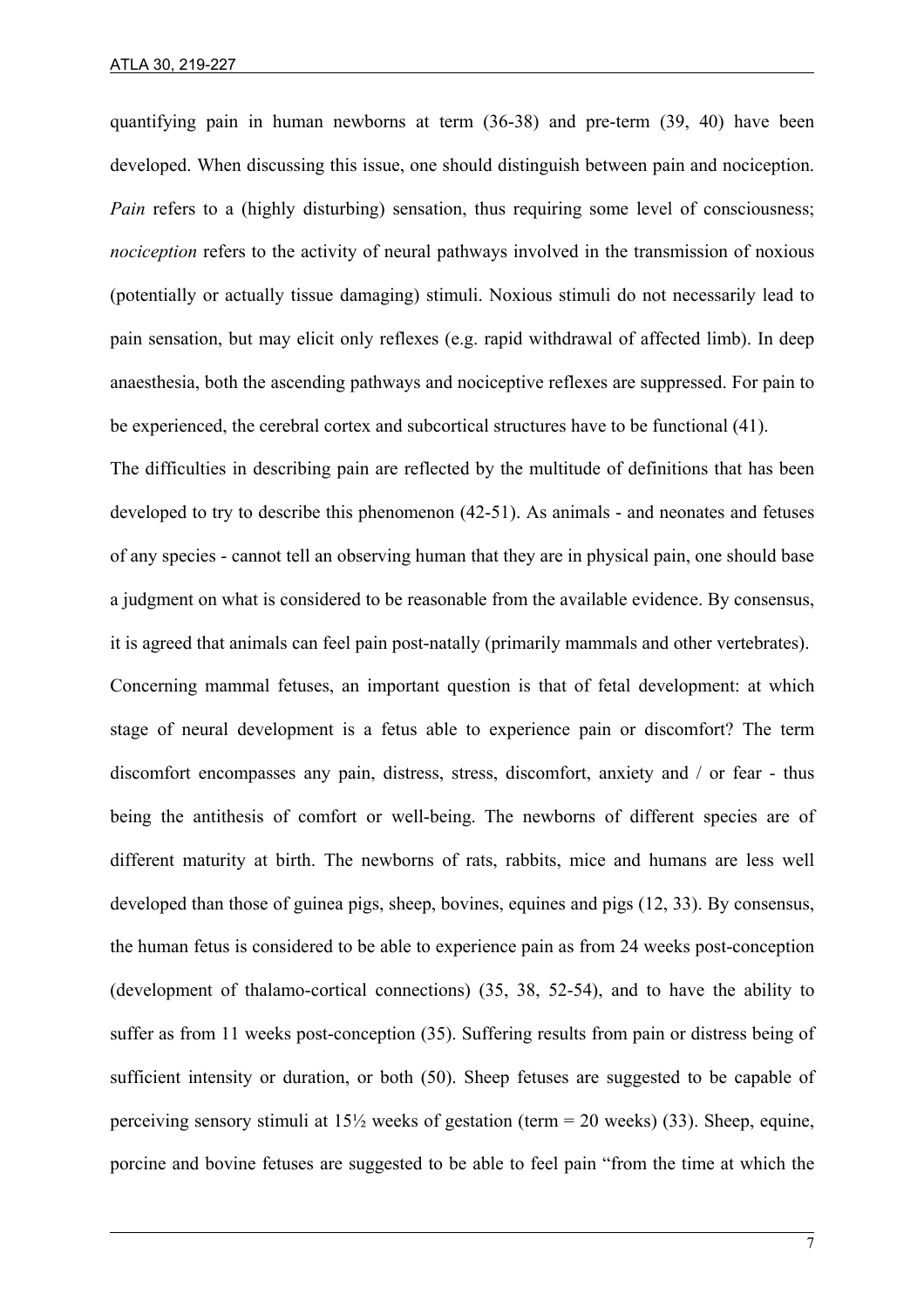neural tube develops into a functional brain" (> 30% gestation) (55). Human, rat and cat fetuses and neonates seem more susceptible to pain than adults, due to immaturity of the brain stem mechanisms which dampen part of nociceptive transmissions in the spine. This mechanism starts to develop in humans gradually not sooner than 33 weeks of gestation; in rats, after day 7 post-partum (35, 52, 56-61). Hence it is suggested that both noxious stimuli and even touch are regarded as nociceptive before this mechanism becomes functional (35, 52, 58). Thus a fetus might even experience some degree of pain or discomfort upon being touched only.

The pain threshold increases with increasing age. In the absence of a functional cortex, lower brain structures may function in a more complex manner than in its presence, as suggested for humans (the thalamus and amygdala in particular may be involved in supporting some basic form of consciousness) (35, 62, 63). It is stated that "the fetus could be aware and have consciousness once lower structures [than the cortex] in the brain are formed. The degree of consciousness is unknown and as yet unknowable" (35). Challenging the cortex of being the sole site of consciousness is a matter of different opinions amongst scientists (35, 54). It is worthwhile to note that it is not only the sense of pain that becomes active at a certain stage of development in a mammal fetus: other recently discovered features of developing mammals are e.g. their ability to learn (64), and to see or respond to visual stimulation (human as from 26 weeks gestational age; sheep as from 16½ weeks of gestation; cats properly as from 26 days post-partum average) (32, 35, 64-66).

In conclusion, since it is likely that the bovine fetus is alive, it is to be expected that it will experience pain and/or suffering at the moment of heart puncture for blood collection and possibly for a period after that, until it actually dies.

#### *Scientific problems of FBS in animal cell culture*

l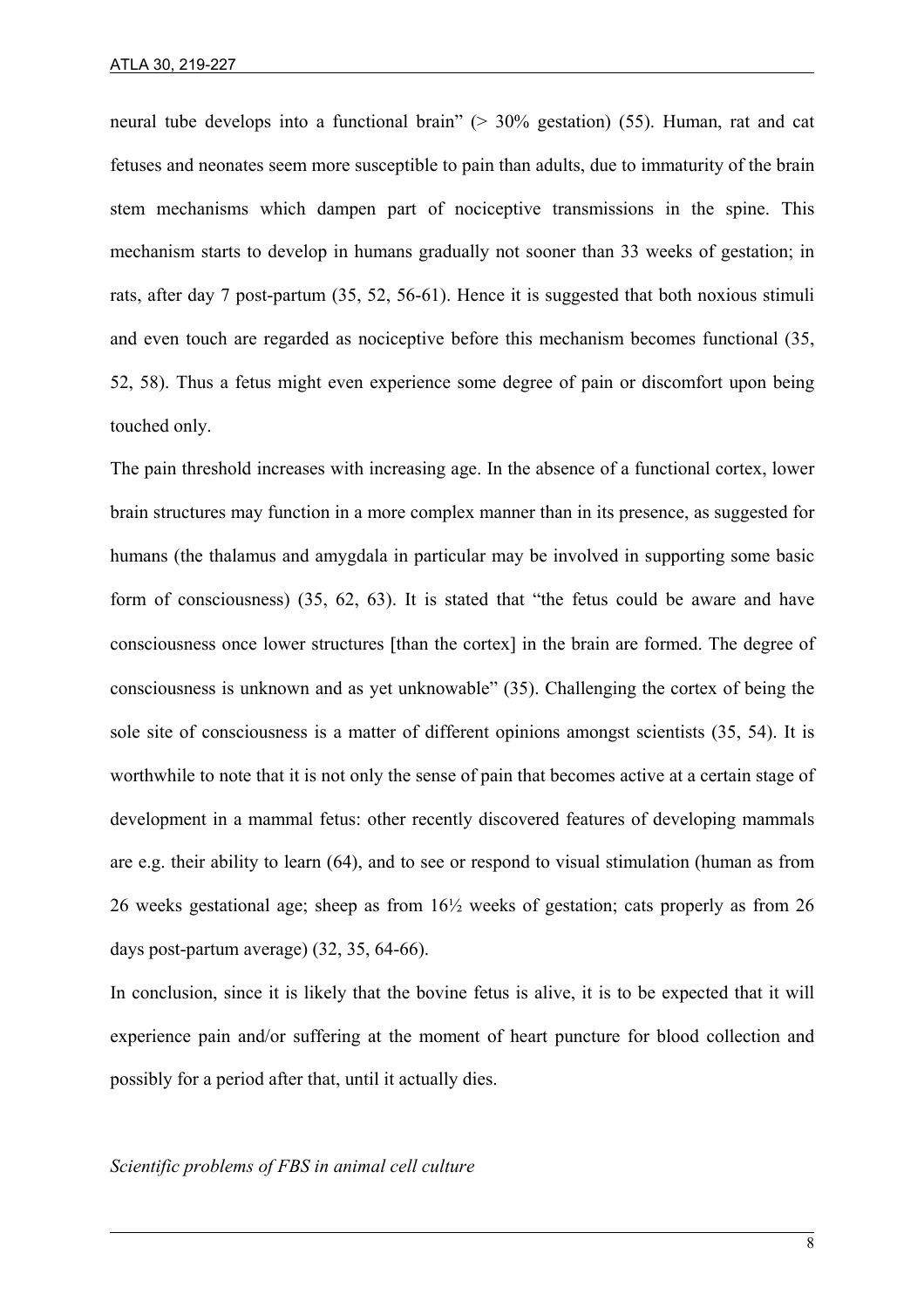There are several technical and scientific problems related to the application of FBS in cell culture. Its price and availability fluctuate due to variations in mondial livestock numbers, importation regulations, beef and dairy prices, livestock feed costs and weather conditions (7, 10, 67).

Batch-to-batch variations (68-70) make it necessary to pre-test every batch before purchase. The presence of many different growth and growth inhibition factors may lead to overgrowth of e.g. fibroblasts in mixed cultures. From a scientific point of view it may be questioned what the effects are of the absolute molecular composition of FBS relative to the serum of the species, gender and developmental stage the cultured cells are derived from (70). Proper cell growth does not necessarily coincide with proper cellular function (3). Fetal bovine serum can interfere with genotypic and phenotypic cell stability (71, 72), and can influence experimental outcome (5, 6, 71, 73-77). Serum can suppress cell spreading, attachment (78) and embryonal tissue differentiation (76). Finally, serum can be contaminated with viruses, bacteria, mycoplasmas, yeast, fungi, immunoglobulins, endotoxins, and possibly prions (11, 67, 72, 79- 85). These undesired substances can affect scientific experiments and bulk production of proteins. Many substances present in FBS have not yet been identified (67, 86, 87) and of many substances, which have been identified, the function on the cultured cells is unclear (79).

#### **Discussion**

l

From the questionnaires, conflicting data were obtained with regard to the time of death of the donor fetus. Contrary to the statement of the fetal heart functioning and the fetus being alive during puncture (2 harvesters, 1 scientists, 1 supplier) are statements of entities that claim the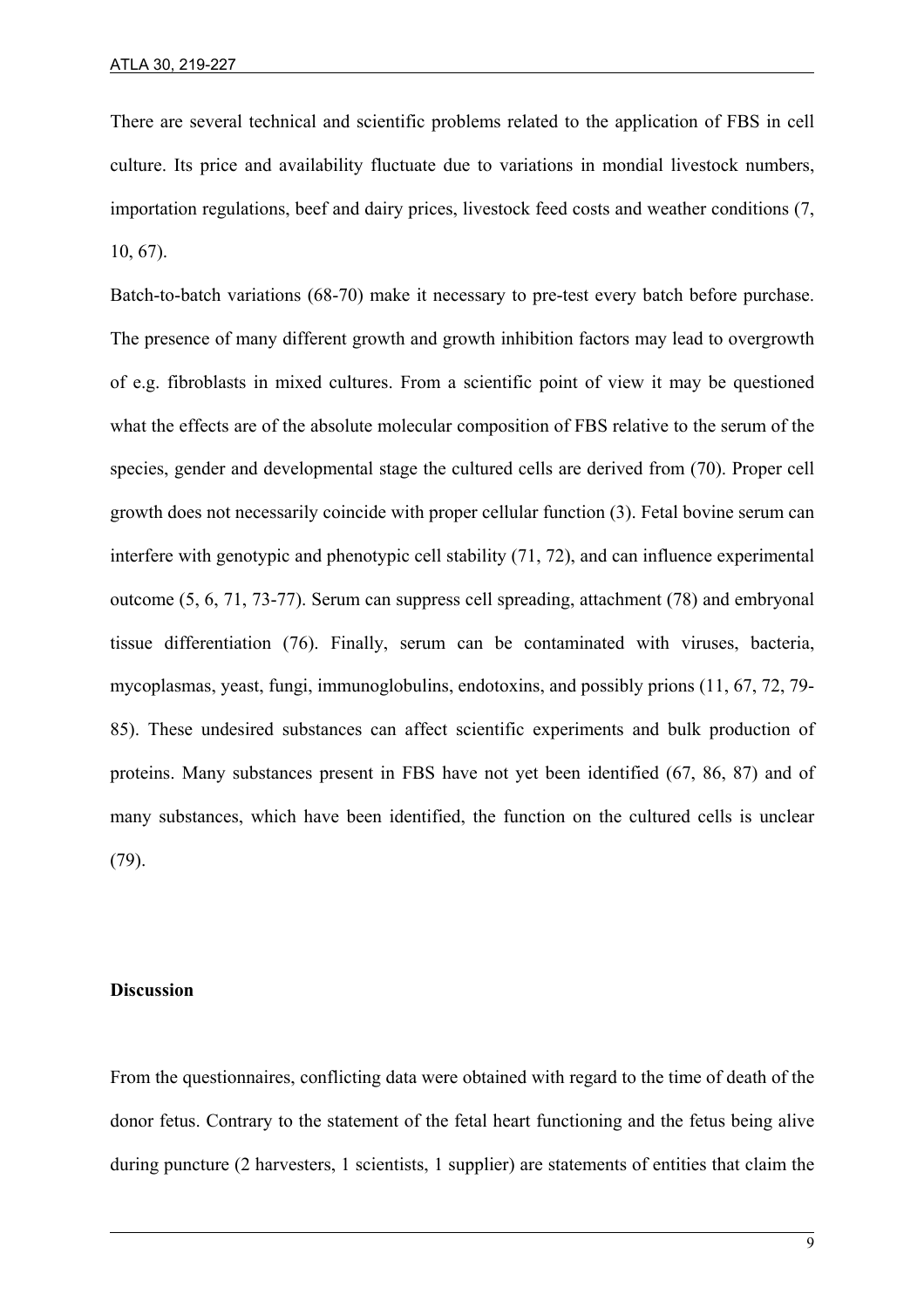heart does not function during puncture (1 harvester, 1 ministry department), the fetus being dead (1 ministry department, 3 suppliers). One harvester claims fetal anoxia results in a state of cerebral deterioration at the moment of bleeding comparable to that of adult bovines after stunning during slaughter. In the light of these contradictions it is worth mentioning the following. First, the amount of blood obtained by cardiac puncture from a non-functional heart is minimal: only the amount in the heart itself can be harvested (1 supplier, 1 scientist). "Effective electrical stunning causes cardiac arrest and so electrical stunning is not suitable for the harvesting for blood from the heart." (81). The average volumes harvested at 3, 6 and 9 months of gestation indicate circulatory functionality. Secondly, blood coagulates immediately upon death (1 supplier). Thirdly, upon death the Na<sup>+</sup> / K<sup>+</sup> and Ca<sup>2+</sup> electrochemical equilibria over cell membranes can no longer be maintained, as this requires energy. As a result, Na<sup>+</sup> and Ca<sup>2+</sup> will diffuse out of tissue fluids into the cells, and K<sup>+</sup> out of cells into tissue fluids (32). The amounts of Na<sup>+</sup>, K<sup>+</sup>, and Ca<sup>2+</sup> present in analysed batches of FBS (68, 69) show normal physiological values, be it that  $K^+$ -levels are about twofold higher due to the rough means (vacuum) of blood sampling (Duncker, *pers. com*., Erasmus University Rotterdam, Faculty of Medicine, Dept. of Experimental Cardiology, August 9th, 2000). Finally, there are companies who do state that fetal blood harvest through cardiac puncture represents an ethical problem (3 suppliers). From the above, we may conclude that the fetus is alive at the time of cardiac puncture.

#### *Fetal blood collection*

l

Humane treatment implies that slaughterhouse staff, scientists and others involved in the bleeding procedure should protect the fetus from potentially painful stimuli, i.e. guarantee proper pain relief (88, 89). It is immoral to inflict preventable discomfort without good reason: unjustly treating the fetus as insentient has much more negative impact than unjustly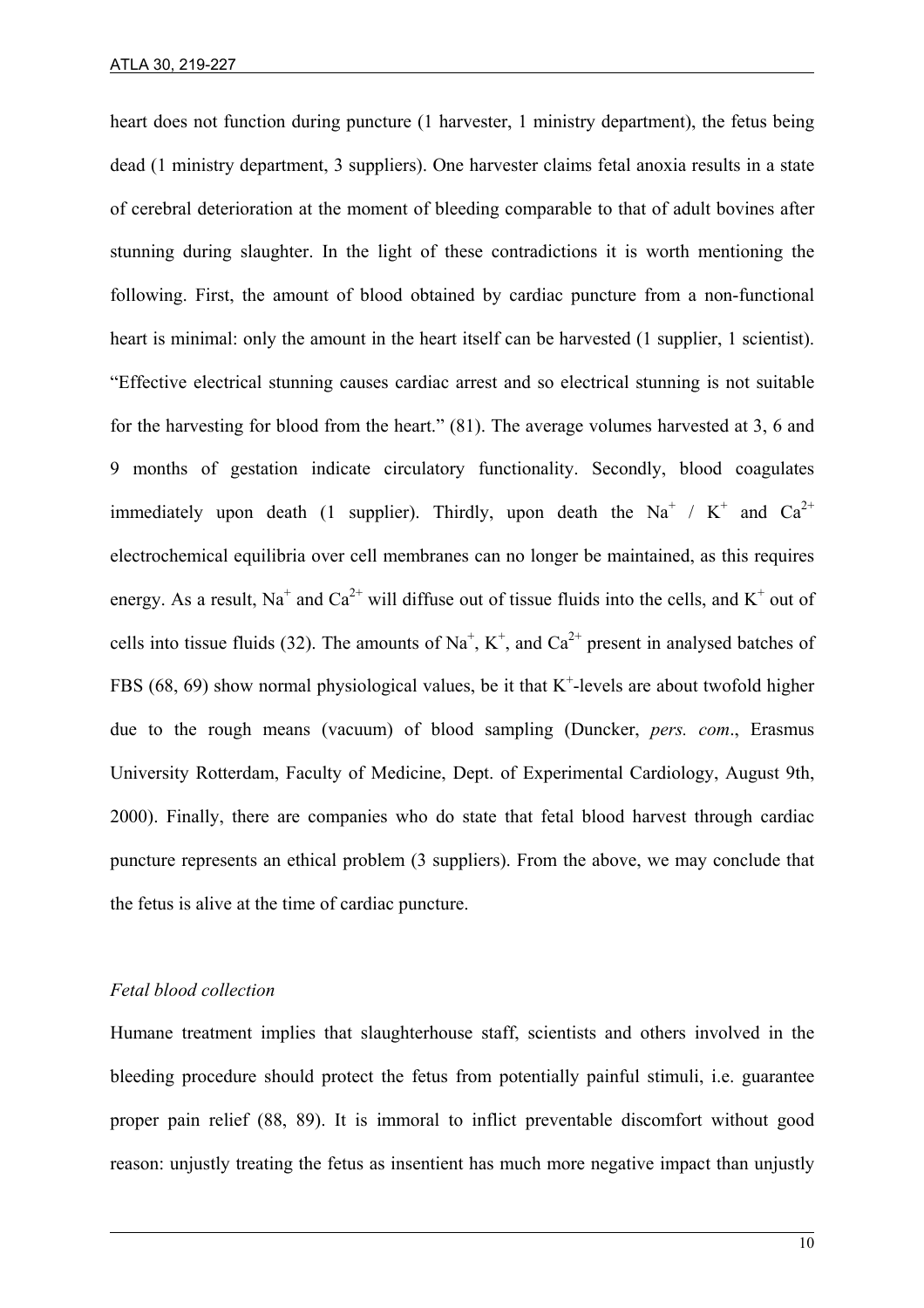treating it as sentient (90). Since it is very likely that the fetus is alive at the time of blood collection, the degree of neural development should be considered. Incomplete development of the nervous system may result in a more profound experiencing of pain or discomfort in a fetus. Exsanguination and cardiac puncture (penetrating skin, internal and external intercostal muscles, costal pleura, heart muscle, and heart pleura) are both graded as severe discomfort in unanaesthesised post-natal bovines (2). From this, we have to conclude that the current practice of blood collection from fetal bovines causes suffering to these animals.

It has been mentioned that anoxia at the time of blood collection acts as anaesthesia. But, as fetuses survive anoxia longer than adults, they may also experience discomfort longer. It may strongly be questioned to what extent the effects of anoxia could be regarded as proper fetal anaesthesia. A 35-minute arrest of brain circulation in 8-11 day old dogs did not result in loss of flexion reflex until dogs were 45 days of age (19). Reflex responses to cutaneous stimulation in anoxic newborns failed "shortly" before the last gasp (12). These data suggest anoxia did not result in deep anaesthesia. Eventually brain damage occurs and the fetus will die. If a bovine fetus is brain dead at the moment of bleeding, it will not experience discomfort. The question *when* brain damage starts to occur in bovine fetuses at given gestational age as a result of anoxia could not be answered through the literature. Whether or not a fetus experiences discomfort from lack of oxygen in itself is unknown.

Considering the large variation between individuals of the same species in survival time to anoxia, applying anaesthesia before bleeding would be appropriate. But, mammal fetuses and neonates have a poor capacity to metabolise a variety of drugs. For example, 1-day old mice die of doses of hexobarbitone of which adult mice only sleep for less than 5 minutes (91). The method of choice for anaesthesia of bovine fetuses used for FBS harvest need not only to comply with the above mentioned, but also with the aim of the procedure (serum harvest). Close *et al*. state the fetuses of large mammals (like horses and bovines) could be euthanised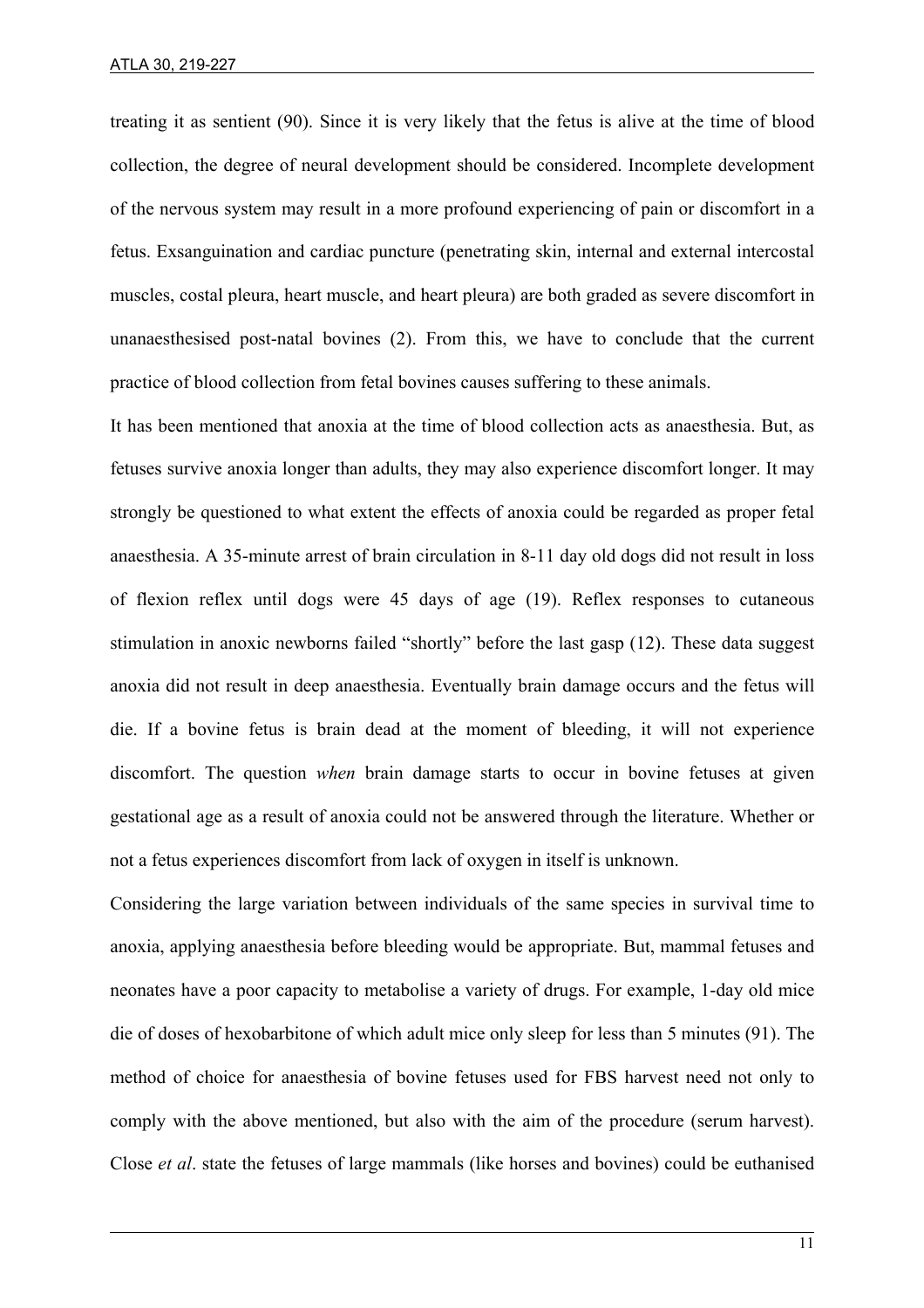by any means, which is considered acceptable for an adult (55). The use of different chemicals like barbiturates may increase batch-to-batch variations and taint the serum itself. A mechanical method, like a captive bolt, seems more appropriate. A bolt will induce brain death if appropriately used.

## *Reducing and replacing FBS in animal cell culture*

Since FBS is undefined, its application in culture media may alter the outcome of scientific experiments involving cell cultures and make it difficult to compare similar experiments performed with different batches of serum (6, 76). Hence, FBS may interfere with the advancement of biological science (92, 93). FBS should be replaced or its use reduced in cell culture both on scientific and moral grounds. As long as fetuses may be expected to experience discomfort from the methods employed in FBS harvest it is a morally problematic product. Even if a fetus was stunned prior to blood harvest the scientific problems discussed above remain. Hence it is worthwhile to consider methods of reducing or replacing FBS in cell culture. Most chemically defined (= synthetic) media are cell-type specific (7, 78, 94). Most cell types would have been cultured successfully in synthetic media, except for endothelial cells (72).

Another way of replacing FBS in media is using another type of animal derived serum (7, 86). However, using animal sera inherently concerns animal welfare, apart from the question if cells will grow well with another serum type. Fetal horse and fetal pig serum are harvested by cardiac puncture as well and hence are no replacement alternatives to FBS. Concerns also exist related to newborn calf serum production, e.g. suffering due to transport.

When a certain cultured cell type does not allow for replacement of FBS, applying reducedserum media can decrease its use. The volume of FBS in culture media varies between 5 and 20% (93). Usually, growth factors should be added to such media (7). Getting cells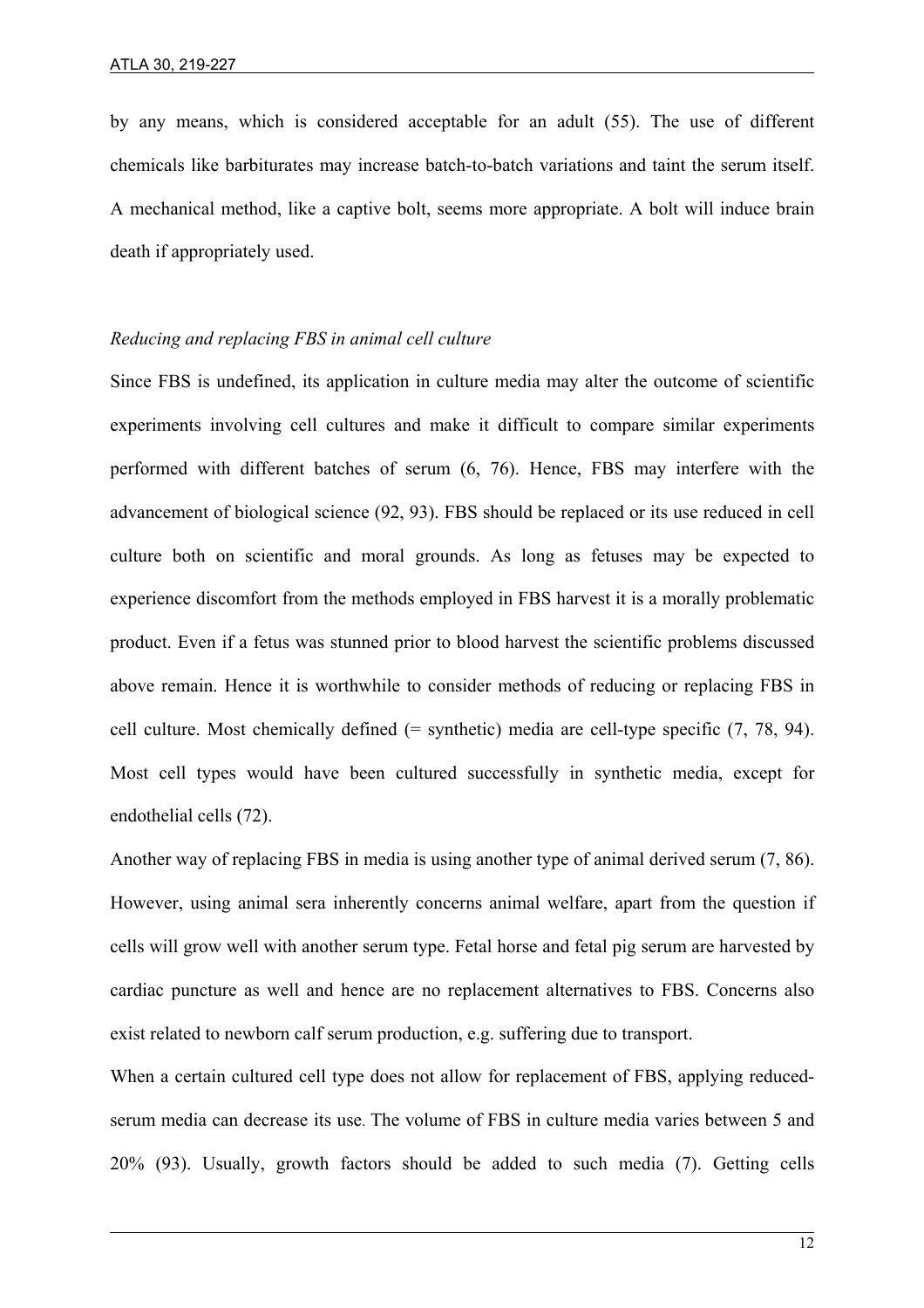accustomed to a different culture medium composition often requires an adaptation or weaning period; weaned DG44 cells showed improved cell growth in serum-free medium, relative to unweaned DG44 cells (95). Finally, several institutions and companies offer the service of developing serum-free media upon request.

## **Conclusion**

Fetal bovine serum is both a scientifically and a morally problematic product. Its application in cell culture experiments represents a scientific problem as FBS is undefined and may interfere with the outcome of experiments. Harvesting bovine fetal blood by cardiac or umbilical cord puncture without the refinement of pain relief, such as stunning with a captive bolt, can be considered immoral. This has consequences for cell culture applications, which currently rely on FBS as a medium component. The thought that cell culture techniques requiring FBS are a replacement to the use of animals is a misconception. If refinement of fetal blood harvesting methods can be endorsed, several scientific and technical problems inherent to the biological origin of sera remain. It should therefore be questioned why animals are used at all for such product. On moral and scientific grounds the most promising alternative to FBS is the use of defined media.

#### **Recommendations**

l

• A discussion should be initiated on ethical and scientific aspects of the use of FBS.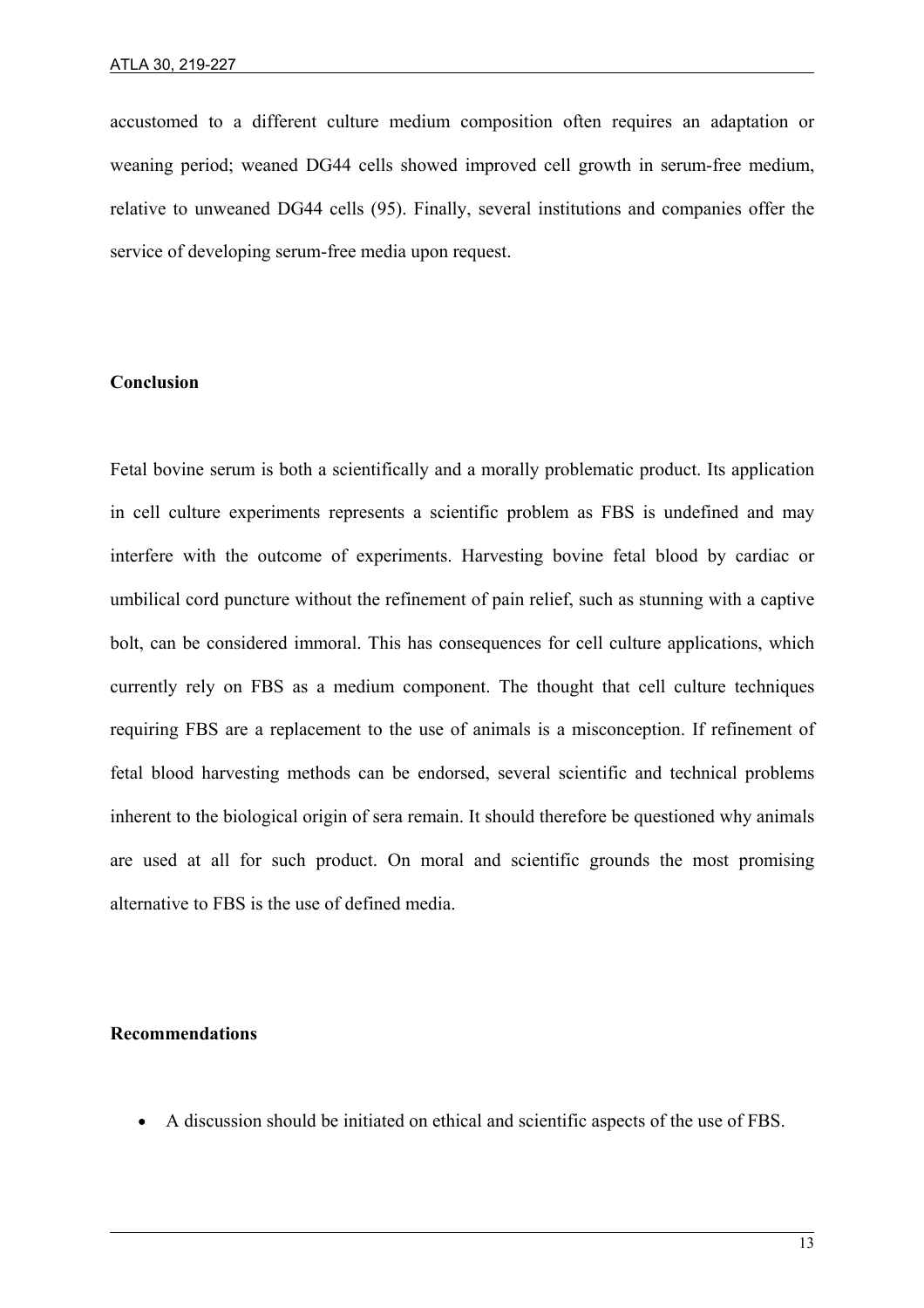- The use of FBS for specific human or animal interests should be balanced against the discomfort of the used animals.
- The development and subsequent use of synthetic media should be encouraged

#### **Acknowledgements**

We are indebted to everyone who gave moral support and / or contributed to our work, and in particular: Gene Erickson, Rollins Animal Disease Diagnostic Laboratory, Raleigh (US); Dirk-Jan Duncker, Erasmus University Rotterdam, Faculty of Medicine and Health Sciences, Department of Experimental Cardiology, Rotterdam (NL); Jens-Uwe Kraeber & Birgit Petroschka, Kraeber GmbH Co., Hamburg (D); Daniel van Akkeren & Mario Rodriguez Pereira, Integro B.V., Zaandam (NL); Daniel Levy Salama, Sorali Comercial Exportadora Ltda., Campo Grande (BR).

This publication is an extract of the report "Use, Trade and Harvest of Livestock Sera" by C.E.A. Jochems, which can be found at the NCA website: http://prex.las.vet.uu.nl/nca/ (follow 'documents' link).

#### **References**

l

- 01. Weihe, W.H. (1985). Use and misuse of an imprecise concept: alternative methods in animal experiments. *Laboratory Animals* **19**, 19-26.
- 02. van Zutphen, L.F.M., Baumans, V. & Beynen, A.C. (ed.). (2001). *Principles of Laboratory Animal Science*, revised edn, 416 pp. Amsterdam, NL: Elsevier Science Publishers B.V.
- 03. Gardner, D.K. (1998). Development of serum-free media for the culture and transfer of human blastocysts. *Human Reproduction* **14** (S4), 218-225.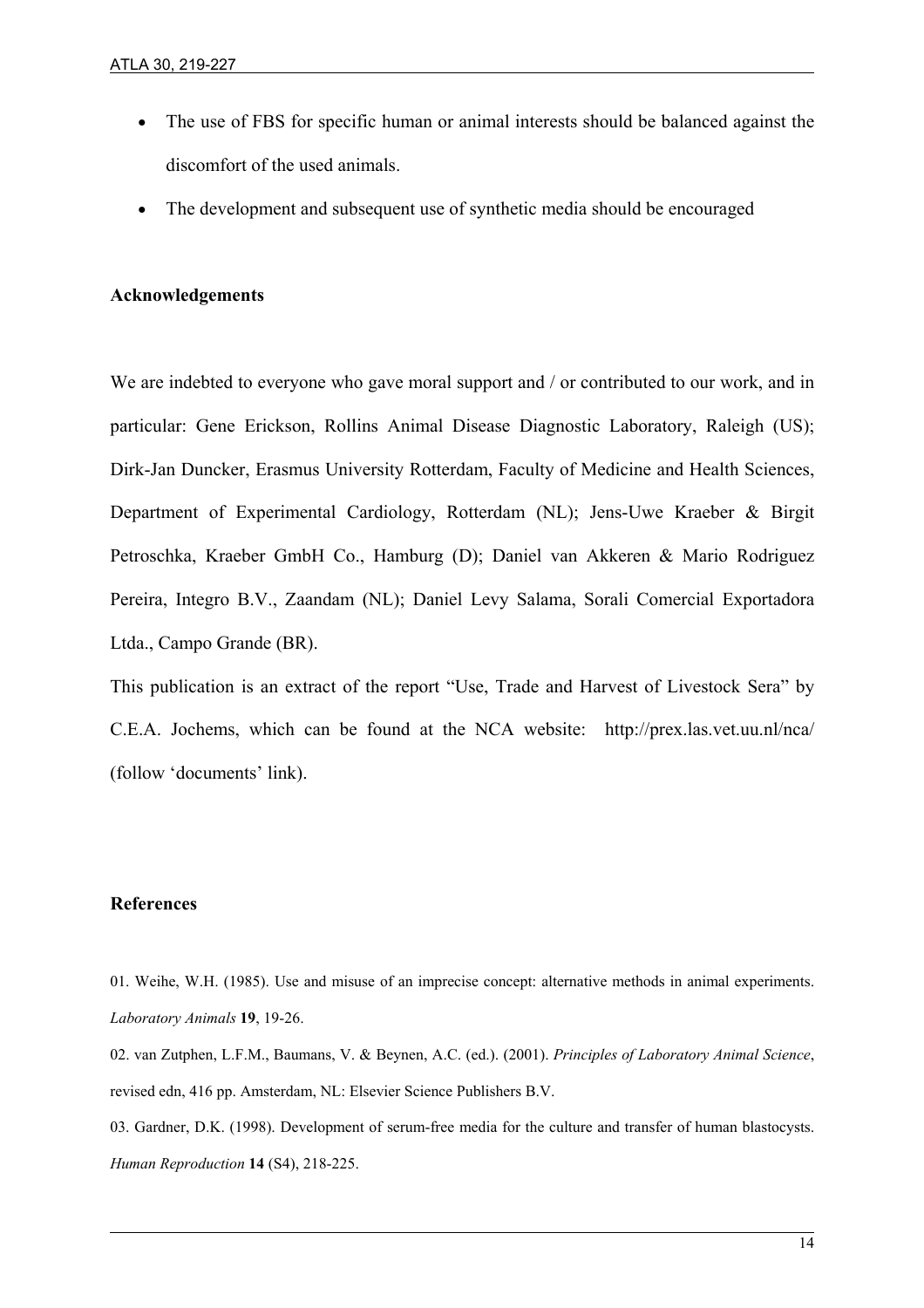04. Balls, M., Goldberg, A.M., Fentem, J.H., Broadhead, C.L., Burch, R.L., Festing, M.F.W., Frazier, J.M., Hendriksen, C.F.M., Jennings, M., van der Kamp, M.D.O., Morton, D.B., Rowan, A.N., Russell, C., Russell, W.M.S., Spielmann, H., Stephens, M.L., Stokes, W.S., Straughan, D.W., Yager, J.D., Zurlo, J. & van Zutphen, B.F.M. (1995). The three Rs: the way forward. *Alternatives To Laboratory Animals* **23**, 838-866.

05. Kohlpoth, M. & Rusche, B. (1997). Kultivierung einer permanenten Fischzellinie in serumfreien Medien: Spezielle Erfahrungen mit einem Zytotoxizitätstest für Abwasserproben. *Alternatieven zu Tierexperimenten* **14**, 16-20.

06. Kohlpoth, M. (1998). Kultivierung von Zellinien in serumfreien Medien: Generelle Vorteile und spezielle Erfahrungen in einem Zytotoxizitätstest mit Fischzellen. In: *Ersatz - und Ergänzungsmethoden zu Tierversuchen. Forschung ohne Tierverusche 1997* (eds. H. Schöffl, H. Spielmann, H.A. Tritthart), pp. 15-23. Wien, Austria: Springer Wien.

07. Jayme, D.W., Epstein, D.A. & Conrad D.R. (1988). Fetal bovine serum alternatives. *Nature* **334**, 347-348.

08. Anonymous (1993). "Total grausames geschehen". *Der Spiegel* **4**, 190-193.

09. Hodgson, J. (1995). To treat or not to treat: that is the question for serum. *Bio/Technology* **13**, 333-343.

10. Strouken, H.P.M. (1995). Koeien als leverancier bloedplasma. *Oogst* 12 mei 1995: 44.

11. Hodgson, J. (1993). Fetal bovine serum revisited. *Bio/Technology* **11**, 49-55.

12. Dawes, G.S. (1968). *Foetal and Neonatal Physiology*, 247 pp. Chicago, US: Year Book Medical Publishers.

13. Rosenfeld, M. & Snyder, F.F. (1938). Stages of development of respiratory regulation and the changes occuring at birth. *American Journal of Physiology* **121**, 242-249.

14. Glass, H.G., Snyder, F.F. & Webster, E. (1944). The rate of decline in resistance to anoxia of rabbits, dogs, and guinea pigs from the onset of viability to adult life. *American Journal of Physiology* **140**, 609-615.

15. Avery, R.C. & Johlin, J.M. (1932). Relative susceptibility of adult and young mice to asphyxation. *Proc Soc Exp Biol and Med* **29**, 1184-1186.

16. Reiß, M. (1931). Das Verhalten des Stoffwechsels bei der Erstickung neugeborener Ratten und Mäuse. *Zeitschrift für d ges exper Med* **79**, 345-359.

17. Reiß, M. & Haurowitz, F. (1929). Über das verhalten junger und alter Tiere bei Erstickung. *Klinische Wochenschrift* **8**, 743-744.

18. Woolley, S.C. & Gentle, M.J. (1988). Physiological and behavioural responses of the domestic hen to hypoxia. *Research in Veterinary Science* **45**, 377-382.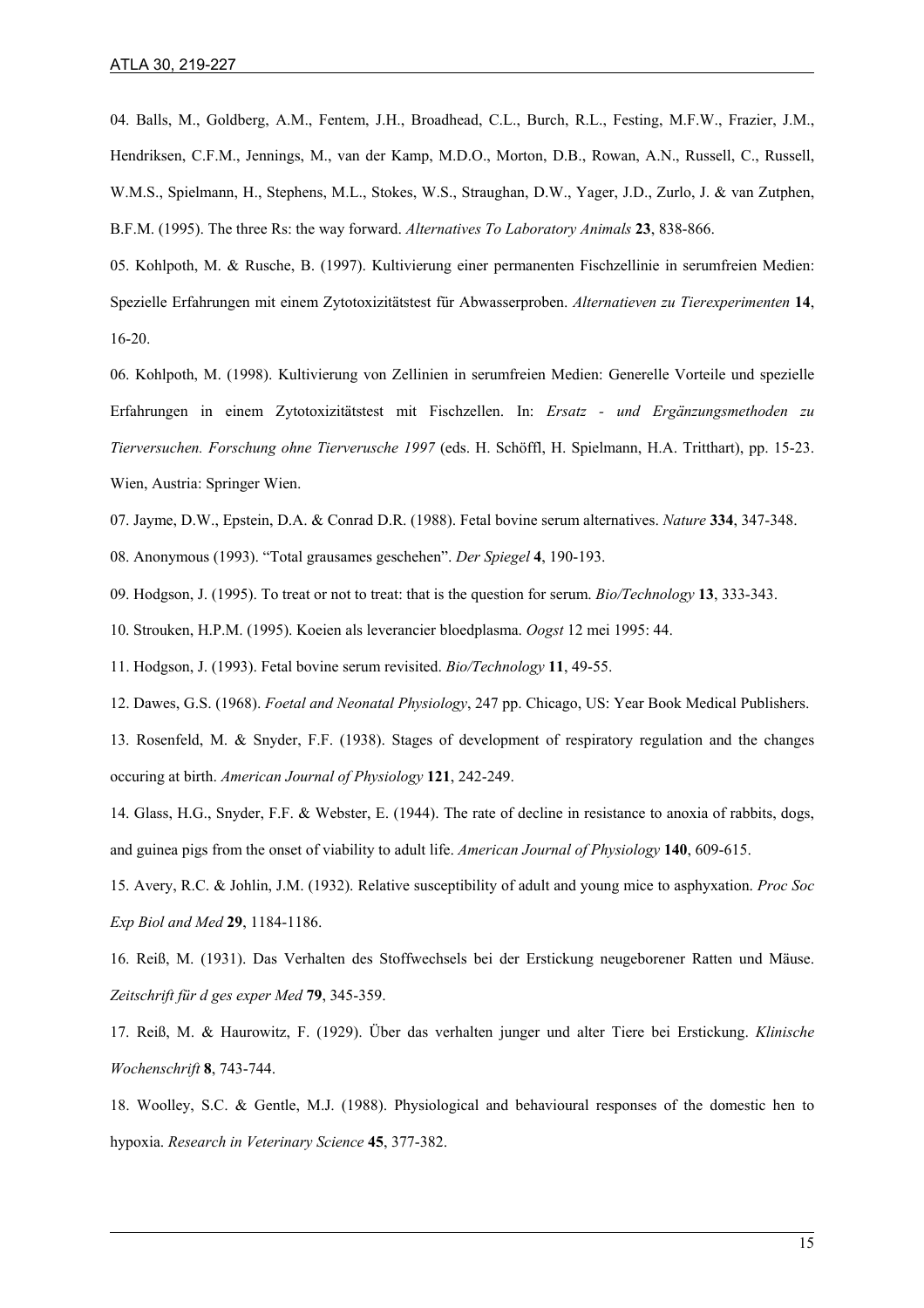19. Kabat, H. (1940). The greater resistance of very young animals to arrest of the brain circulation. *American Journal of Physiology* **130**, 588-599.

20. Richardson, B.S. (1992). Metabolism of the fetal brain: biological and pathological development. In: *The Fetal and Neonatal Brain Stem* (ed. M.A. Hanson), pp. 87-105. Cambridge, United Kingdom: Cambridge University Press.

21. Ashwal, S.P., Dale, P.S. & Longo, L.D. (1984). Regional cerebral blood flow: studies in the fetal lamb during hypoxia, hypercapnia, acidosis and hypotension. *Pediatric Research* **18**, 1309-1316.

22. Gregoire, N.M., Gjedde, A., Plum, F. & Duffy, T.E. (1978). Cerebral blood flow and cerebral metabolic rates for oxygen, glucose, and ketone bodies in newborn dogs. *Journal of Neurochemistry* **30**, 63-69.

23. Jensen, A. (1996). The brain of the asphyxiated fetus - basic research. *European Journal of Obstetrics & Gynecology and Reproductive Biology* **65**, 19-24.

24. Potter, V.R., Schneider, W.C. & Liebl, G.J. (1945). Enzyme changes during growth and differentiation in the tissues of the rat. *Cancer Research* **5**, 21-24.

25. Zarchin, N. & Mayevsky, A. (1981). The effects of age on the metabolic and electrical repsonses to decapitation in the awake and the anaesthesized rat brain. *Mechanisms of Ageing and Development* **16**, 285-294. 26. Lagercrantz, H. & Slotkin, H. (1986).The "stress" of being born. *Scientific American* **254**, 92-102.

27. Carr, B.R. (1993). Fertilization, implantation and endocrinology of pregnancy. In: *Textbook of Endocrine Physiology* (ed. J.E. Griffin, S.R. Ojeda), 2nd edition, pp. 189-209. Oxford, UK: Oxford University Press.

28. Hanson, M. (1992). The control of the fetal circulation. In: *The Fetal and Neonatal Brain Stem* (ed. M.A. Hanson), pp. 59-85. Cambridge, United Kingdom: Cambridge University Press.

29. Jansen, A.H., Belik, J., Ioffe, S. & Chernick, V. (1989). Control of organ blood flow in fetal sheep during normoxia and hypoxia. *American Journal of Physiology* **257**, 1132-1139.

30. Blackmore, D.K. (1984). Differences in behaviour between sheep and cattle during slaughter. *Research in Veterinary Science* **37**, 223-226.

31. Derbyshire, S.W. & Bennet, P. (1994). Fetal stress responses. *Lancet* **344**, 615.

32. Gluckman, P.D., Williams, C.E. & Gunn, A.J. (1992). Brain stem and cerebral function in the fetus: its assessment and the impact of asphyxia. In: *The Fetal and Neonatal Brain Stem* (ed. M.A. Hanson), pp. 185-210. Cambridge, United Kingdom: Cambridge University Press.

33. Reilly, J.S. (ed.) (1993). *Euthanasia of animals used for scientific purposes*, 73 pp. Glen Osmond, Australia: Australian and New Zealand Council of the Care of Animals in Research and Teaching.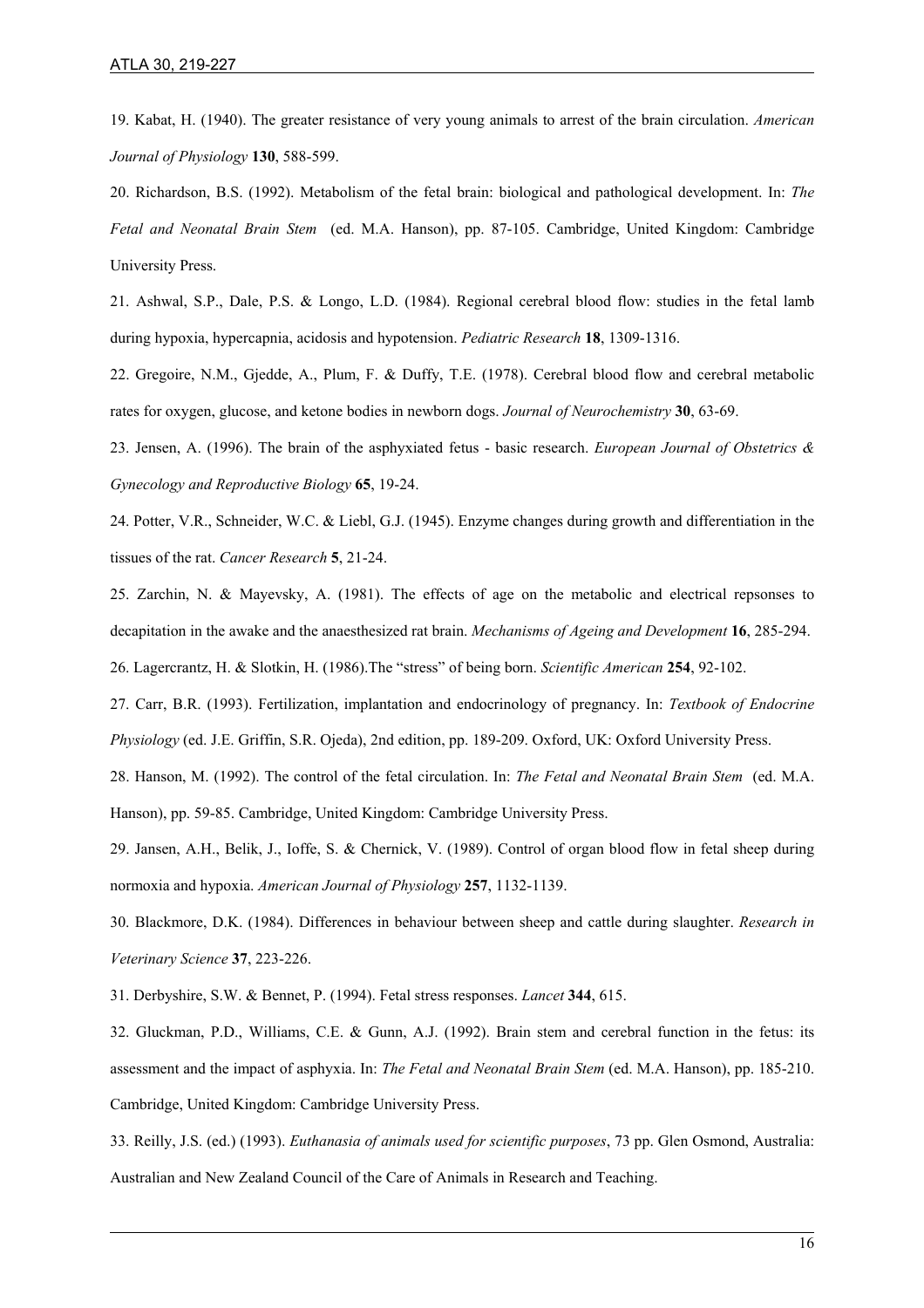34. de Boo, M. (1997). Pijn is nergens goed voor. *Hypothese* **12**, 4-5.

35. The Rt Hon Lord Rawlinson of Ewell, Alton, D., Ames, D., Booth, H., Colchester, C., The Baroness Cox, Farmer, A., Francoise, C., Gormally, F., Graffius, C., Hendron, J., The Rt Hon the Lord Jacobovirs, Langdon-Stokes, M., The Baroness Masham of Ilton, McLean, J., Moore, P., Nolan, M., Countess Quintavalle, Scarisbrick, J., Taylor, R., White, M., Wyatt, J. & Bartley, J. (1996). *Report of the Commission of Inquiry into Fetal Sentience*, 24pp. London, United Kingdom: CARE Trust.

36. Gradin, M. (2000). Need for a reliable pain evaluation scale in the newborn in Sweden. *Acta Anaesthesiol Scand* **44**, 552-554.

37. van Dijk, M., de Boer, J.B., Koot, H.M., Tibboel, D., Passchier, J. & Duivenvoorden, H.J. (2000). The reliability and validity of the COMFORT scale as a postoperative pain instrument in 0 to 3-year-old infants. *Pain* **84**, 367-377.

38. Van Lingen, R.A. (2000). *Pain assessment and Analgesia in the Newborn: an integrated approach*, 177 pp. Rotterdam, The Netherlands: Erasmus University.

39. Ballantyne, M., Stevens, B., McAllister, M., Dionne, K. & Jack, A. (1999). Validation of the premature infant pain profile in the clinical setting. *Clin J Pain* **15**, 297-303.

40. Scott, C.S., Riggs, K.W., Ling, E.W., Fitzgerald, C.E., Hill, M.L., Grunau, R.V., Solimano, A. & Craig, K.D. (1999). Morphine pharmacokinetics and pain assessment in premature newborns. *J Pediatr* **135**, 423-429.

41. Beaver, B.V., Reed, W., Leary, S., McKiernan, B., Bain, F., Schultz, R., Taylor Bennet, B., Pascoe, P., Shull, E., Cork, L.C., Francis-Floyd, R., Amass, K.D., Johnson, R., Schmidt, R.H., Underwood, W., Thornton, G.W. & Kohn, B. (2000). 2000 Report of the AVMA panel on euthanasia. *Journal of the American Veterinary Medical Association* **218**, 669-696.

42. Merskey, H., Albe-Fessard, D.G., Bonica, J.J., Carmon, A., Dubner, R., Kerr, F.W.L., Lindblom, U., Mumford, J.M., Nathan, P.W., Noordenbos, W., Pagni, C.A., Renaer, M.J., Sternbach, R.A. & Sunderland, S. (1979). Pain Terms: a list with definitions and notes on usage: recommended by the IASP Subcommittee on Taxonomy. *Pain* **6**, 249-252.

43. Jessell, T.M. & Kelly, D.D. (1991). Pain and analgesia. In: *Principles of Neural Science* (eds. Kandel E.R., Schwartz, J.H. & Jessell, T.M.)., 3rd edition, 1135 pp. London, United Kingdom: Prentice-Hall International Inc.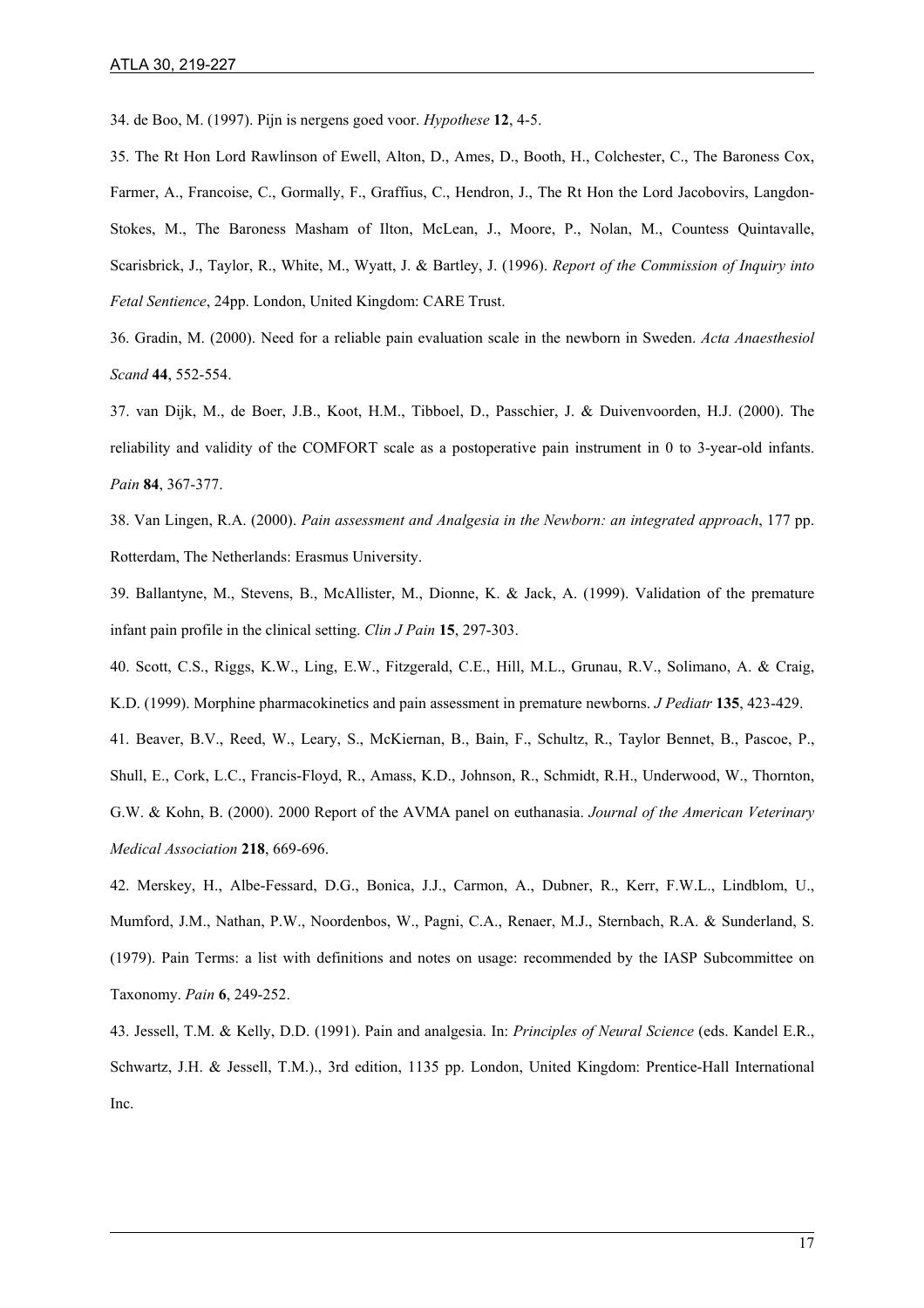44. Close, B., Banister, K., Baumans, V., Bernoth, E.M., Bromage, N., Bunyan, J., Erhardt, W., Flecknell, P., Gregory, N., Hackbarth, H., Morton, D. & Warwick, C. (1996). Recommendations for euthanasia of experimental animals: Part 1. *Laboratory Animals* **30**, 293-316.

45. Kitchell, R.L. (1987). Problems in defining pain and peripheral mechanisms of pain. *Journal of the American Veterinary Medical Association* **191**, 1195-1199.

46. Anonymous (1995). *Code of Recommendations and Minimum Standards for the care and Use of Animals for Scientific Purposes*, 63pp. Wellington, New Zealand: Ministry of Agriculture and Fisheries, Animal Welfare Advisory Committee.

47. Anonymous (1990). *Australian Code of Practice for the care and use of animals for scientific purposes*, 5th edition, 75 pp. Canberra, Australia: Australian Government Publishing Service.

48. Flecknell, P.A. (1984). The relief of pain in laboratory animals. *Laboratory Animals* **18**, 147-160.

49. Wallace, J., Stanford, J., Smith, M.W. & Spencer, K.V. (1990). The assessment and control of the severity of scientific procedures on laboratory animals. *Laboratory Animals* **24**, 97-130.

50. Baumans, V., Brain, P.F., Brugére, H., Clausing, P., Jeneskog, P. & Perreta, G. (1994). Pain and distres in laboratory rodents and lagomorphs. *Laboratory Animals* **28**, 97-112.

51. de Grazia, D. (2000). Philosophical and ethical issues concerning pain. In: *Pain management and Humane Endpoints*. Web site [http://altweb.jhsph.edu/science/meetings/pain/program.htm.](http://altweb.jhsph.edu/science/meetings/pain/program.htm) Baltimore, United States of America: Altweb, Center for Alternatives to Animal Testing.

52. Fitzgerald, M. (1994). Neurobiology of fetal and neonatal pain. In: *Textbook of Pain* (eds. P.D. Wall & R. Melzack), 3rd edn, pp. 153-163. London, United Kingdom: Churchill Livingstone.

53. Vanhatalo, S. & van Nieuwenhuizen, O. (2000). Fetal pain? *Brain Dev* **22**, 145-50.

54. Wise, J. (1997). Fetuses cannot feel pain before 26 weeks. *Britisch Medical Journal* **315**, 1111-1116.

55. Close, B., Banister, K., Baumans, V., Bernoth, E.M., Bromage, N., Bunyan, J., Erhardt, W., Flecknell, P., Gregory, N., Hackbarth, H., Morton, D. & Warwick, C. (1997). Recommendations for euthanasia of experimental animals: Part 2. *Laboratory Animals* **31**, 1-32.

56. Terman, G.W., Shavit, Y., Lewis, J.W., Cannon, J.T. & Liebeskind, J.C. (1984). Intrinsic mechanisms of pain inhibition: activation by stress. *Science* **226**, 1270-1277.

57. Paterson, D.J., Robson, L.E. & Kosterlitz, H.W. (1983). Classification of opioid receptors. *British Medical Bulletin* **39**, 31-36.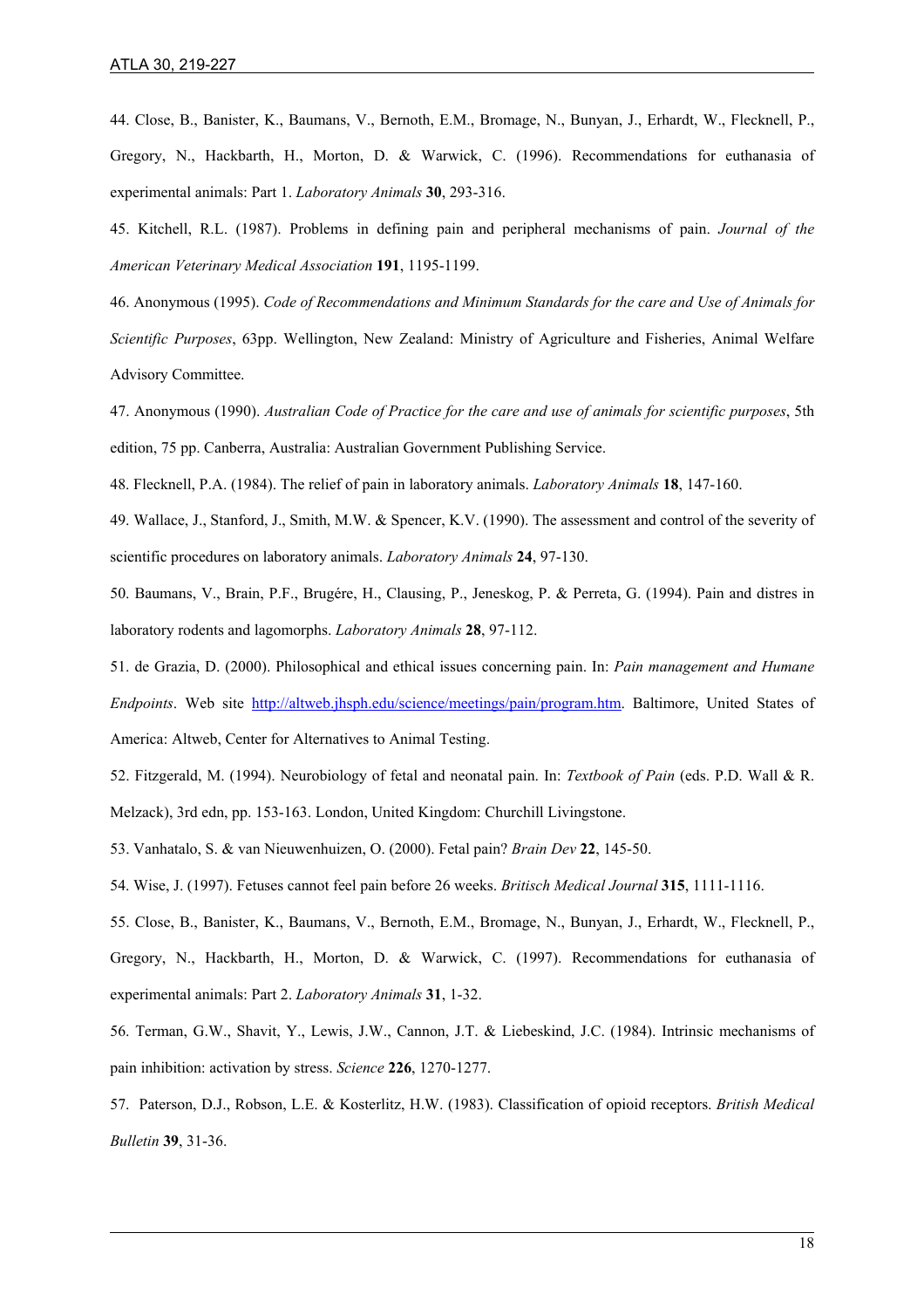58. Fitzgerald, M. (1992). The development of descending brain stem control of spinal cord sensory processing. In: *The Fetal and Neonatal Brain Stem* (ed. M.A. Hanson), pp. 127-135. Cambridge, United Kingdom: Cambridge University Press.

59. Lagercrantz, H. & Forssberg, H. (1991). Hjärmans funktionella utveckling hos fostret och spädbarnet. *Nordisk Medicin* **106** (10), 264-268.

60. del Fiacco, M., Dessi, M.L. & Levanti, M.C. (1984). Topographical localization of substance P in the human post mortem brain stem: an immunohistochemical study in the newborn and adult tissue. *Neuroscience* **12**, 591- 611.

61. Lagercrantz, H. & Srinivasan, M. (1992). Development and function of neurotransmitter / modulator systems in the brain stem. In: *The Fetal and Neonatal Brain Stem* (ed. M.A. Hanson), pp. 1-19. Cambridge, United Kingdom: Cambridge University Press.

62. McCullagh, P. (1997). Do fetuses feel pain? Can fetal suffering be excluded beyond reasonable doubt? *British Medical Journal* **314**, 302.

63. Saunders, PJ. (1997). Do fetuses feel pain? We should give them the benefit of the doubt. *British Medical Journal* **314**, 302.

64. Bernstein *et al.* according to Hepper, P.G. (1992). Fetal psychology: an embryonic science. In: *Fetal Behaviour* (ed. J.G. Nijhuis), pp. 129-156. Oxford, United Kingdom: Oxford Medical Publications.

65. Gagnon, R. (1992). Fetal behaviour in relation to stimulation. In: *Fetal Behaviour* (ed. J.G. Nijhuis), pp. 209-226. Oxford, United Kingdom: Oxford Medical Publications.

66. Rowe, M. (1992). Coding of tactile information in the developing nervous sytem. In: *The Fetal and Neonatal Brain Stem* (ed. M.A. Hanson), pp. 137-160. Cambridge, United Kingdom: Cambridge University Press.

67. Johnson, R.W. (1995). Fetal bovine serum: optimizing cell culture media (reprinted from *IVD Technology*, February 1995), 3 pp. Verviers, B: Boehringer Ingelheim Bioproducts.

68. Honn, K.V., Singley, J.A. & Chavin, W. (1975). Fetal bovine serum: a multivariate standard. *Proceedings of the Society for Experimental Biology and Medicine* **149**, 344-347.

69. Price, J.P. & Gregory, E.A. (1980). *Relationship between in vitro growth promotion and biophysical and biochemical properties of the serum supplement*. Version of submitment, 18 pp. Obtained from: Berlin, Germany: Biochrom Beteiligungs GmbH & Co., Produktionsgesellschaft.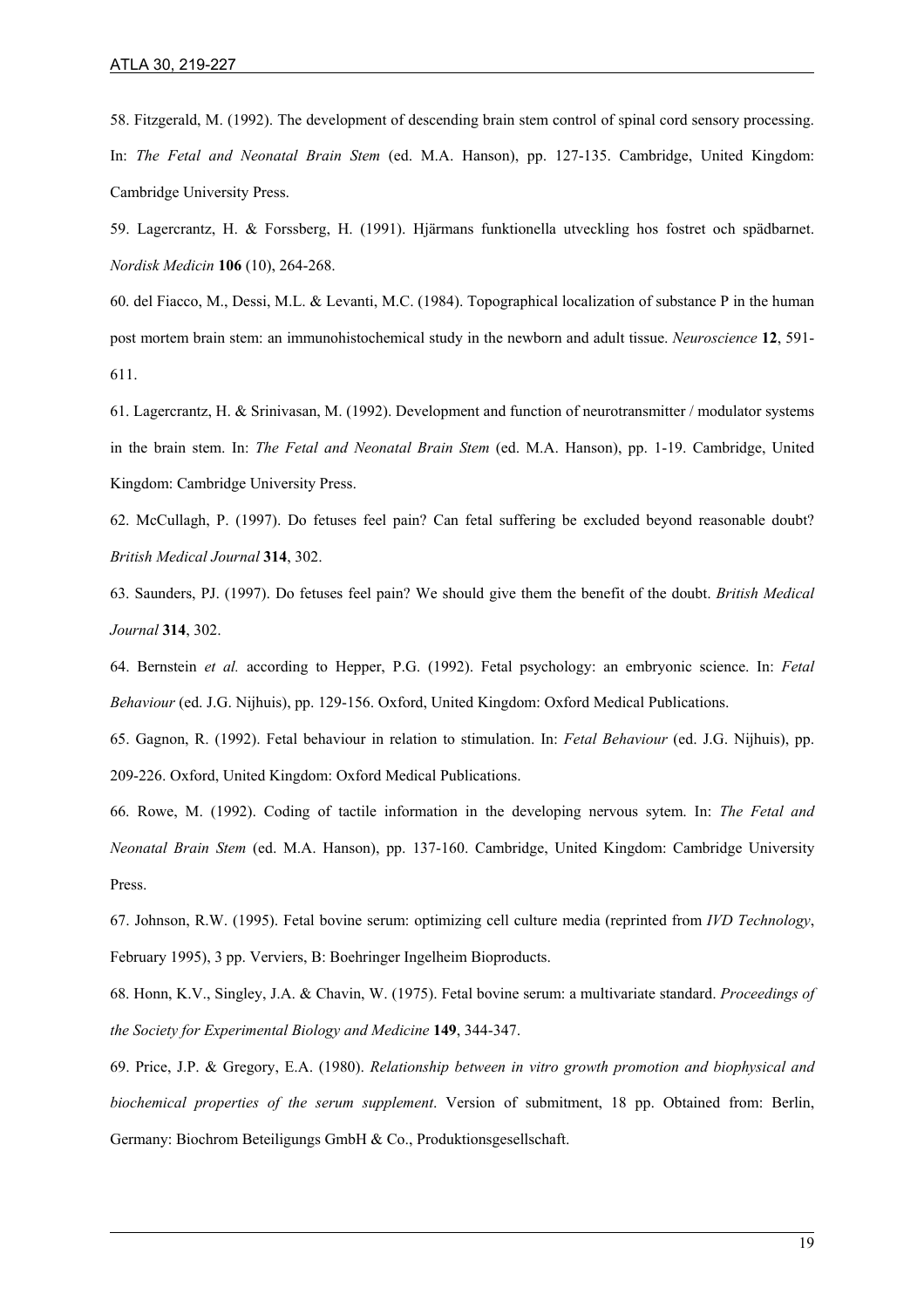70. Knepper, P.A., Mayanil, C.S., Goossens, W., McLone, D.G. & Hayes, E. (1998). The presence of transcription factors in fetal bovine sera. *In Vitro Cell. Dev. Biol - Animal* **34**, 170-173.

71. Newman Jr., K. (2000) *Serum-Free Systems: Essential for critical work and contemporary routine tissue culture*. Web site **http://www.celox.com.** St. Paul, United States of America: Celox Laboratories, Inc.

72. DeFrancesco, L. (1998). Serum-free cell culture. *The Scientist* **12**, 19-21.

73. Bruno, J.G., Herman, T.S., Cano, V.L., Stribling, L. & Kiel, J.L. (1999). Selective cytotoxicity of 3-amino-ltyrosine correlates with peroxidase activity. *In Vitro Cell. Dev. Biol - Animal* **35**, 376-382.

74. Yang, F., Abdel-Malek, Z. & Boissy, R.E. (1999). Effects of commonly used mitogens on the cytotoxicity of 4-tertiary butylphenol to human melanocyte. *In Vitro Cell. Dev. Biol - Animal* **35**, 566-570.

75. Peehl, D.M., Sellers, R.G. & Wong, S.T. (1998). Defined medium for normal adult human prostatic stromal cells. *In Vitro Cell. Dev. Biol - Animal* **34**, 555-561.

76. Bulic-Jakuš, F., Vlahovic, M., Juric-Lekic, G., Crnek-Kunstelj, V. & Šerman, D. (1999). Gastrulating rat embryo in a serum-free culture model: changes of development caused by teratogen 5-azacytidine. *Alternatives To Laboratory Animals* **27**, 925-933.

77. Sobrero, A.F. & Bertino, J.R. (1986). Endogenous thymidine and hypoxanthine are a source of error in evaluating methotrexate cytotoxicity by clonogenic assays using undialyzed fetal bovine serum. *International Journal of Cell Cloning* **4**, 51-62.

78. Katayama, H., Kino, J., Itami, S., Tsutsui, M., Koizumi, H., Halprin, K.M. & Adachi, K. (1986). A cellspreading inhibitor exists in serum and in epidermal basal cells. *Journal of Investigative Dermatology* **86**, 694- 699.

79. Sumter, R.D. (1993). *Literatuur onderzoek naar het potentieel gebruik van foetaal kalfserum in industrie en onderzoeksinstituten*, 36 pp*.* Utrecht, The Netherlands: Utrecht University.

80. Erickson, G.A., Bolin, S.R. & Landgraf, J.E. (1991). Viral contamination of fetal bovine serum used for tissue culture: risks and concerns. *Develop Biol Stand* **75**, 173-175.

81. Anonymous (1996). *Guidelines for the welfare of livestock from which blood is harvested for commercial and research purposes*, 15 pp*.* Wellington, New Zealand: Ministry of Agriculture, Animal Welfare Advisory Committee.

82. Kajander, E.O., Kuronen, I. & Ciftcioglu, N. (1996). Fatal (fetal) bovine serum: discovery of Nanobacteria. *Mol. Biol. Cell, Suppl*., **7**, 517a.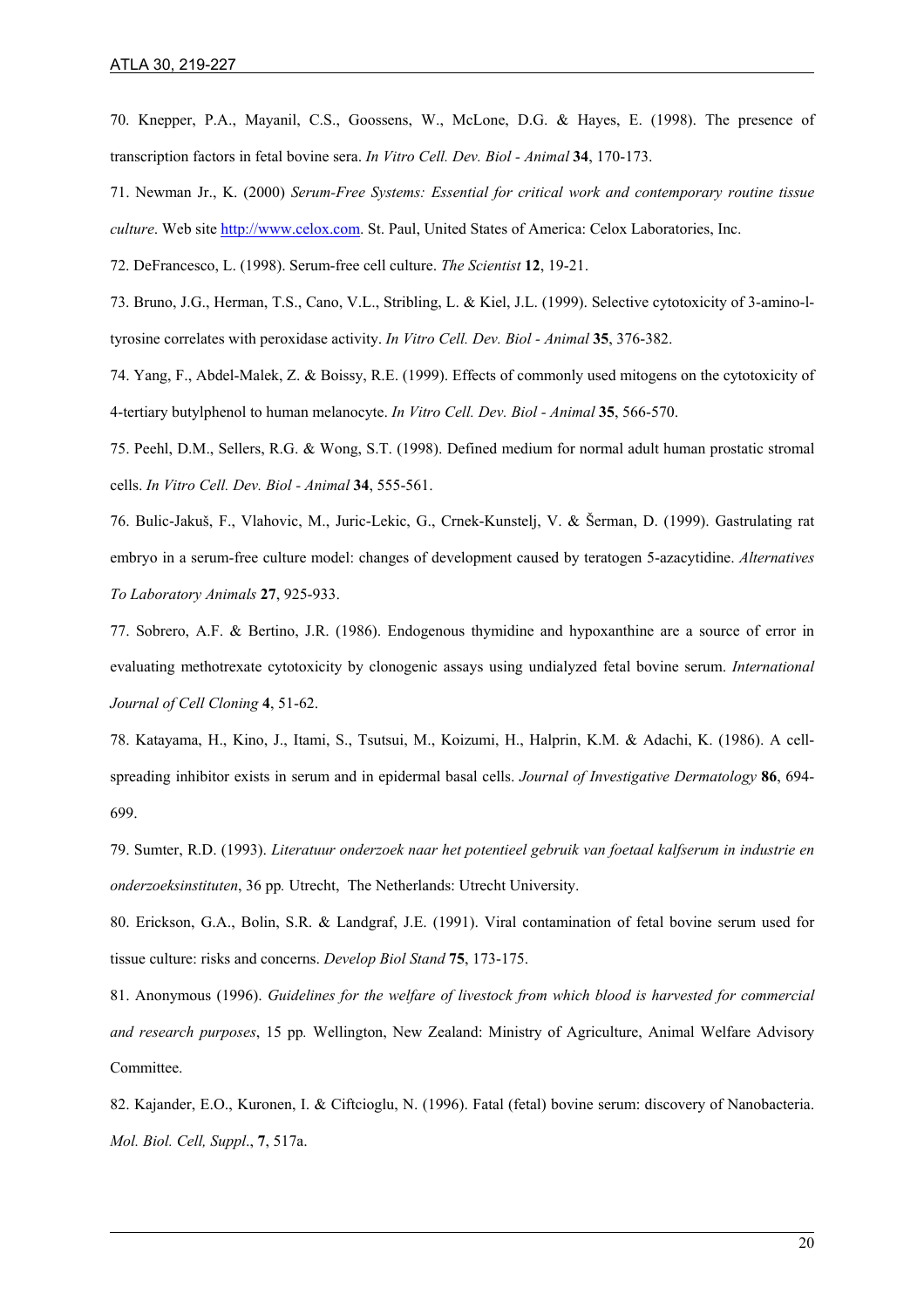83. Ciftcioglu, N., Hiltunen, E., Akerman, K. & Kajander, E.O. (1996). Apoptotic effect of Nanobacteria on cultured mammalian cells. *Mol. Biol. Cell, Suppl*., **7**, 517a.

84. Ciftcioglu N., Kuronen I., Akerman K., Hiltunen E., Laukkanen J. & Kajander E.O. (1997). A New Potential Threat in Antigen and Antibody Products: Nanobacteria. In: *Vaccines 97* (eds. Brown & al.), pp. New York, US: Cold Spring Harbor Laboratory Press.

85. Angulo, A.F., Reijgers, R., Brugman, J., Kroesen, I., Hekkens, F.E.N., Carle, P., Bové, J.M., Tully, J.G., Hill, A.C., Schouls, L.M., Schot, C.S., Roholl, P.J.M. & PolakVogelzang, A.A. (2000). *Acholeplasma vituli* sp. nov., from bovine serum and cell cultures. *International Journal of Systematic and Evolutionary Microbiology* **50**, 1125-1131.

86. Anderson, I. (1980). Fetal calf serum drought hits cell culture laboratories. *Nature* **285**, 63.

87. YuanLong, P., Bender, P.K., Akers, R.M. & Webb, K.E.J. (1998). One or more serum factors promote peptide utilization in cultured animal cells. *Journal of Nutrition* **128**, 744-750.

88. Russell, W.M.S. & Burch, R.L. (1959). *The principles of humane experimental technique*. Web site [http://altweb.jhsph.edu/science/pubs/humane\\_exp/het\\_toc.htm](http://altweb.jhsph.edu/science/pubs/humane_exp/het_toc.htm). Baltimore, United States of America: Altweb, Center for Alternatives to Animal Testing.

89. Russell, W.M.S. (1999). The progress of humane experimental technique. *Alternatives To Laboratory Animals* **27**, 915-922.

90. Stafleu, F.R., Rivas, E., Rivas, T., Vorstenbosch, J., Heeger, F.J. & Beynen, A.C. (1992). The use of analogous reasoning for assessing discomfort in laboratory animals. *Animal Welfare* **1**, 77-84.

91. Jondorf, W.R., Maickel, R.P. & Brodie, B.B. (1958). Inability of newborn mice and guinea pigs to metabolise drugs. *Biochem Pharmacol* **1**, 352-354.

92. de Jager, C. (1991). De wetenschappelijke methoden. *Skeptische Notities* **7**, 8-27.

93. Arnaud, P., Paddock, G.V. & Dolan, J.W. (2001). A replacement for fetal bovine serum: recombinant fetuin? *Alternatives Today* Spring 2001, 1,8.

94. Rizzino, A., Rizzino, H. & Sato, G. (1979). Defined media and the determination of nutritional and hormonal requirements of mammalian cells in culture. *Nutrition Reviews* **37** (12), 369-376.

95. Kim, E.J., Kim, N.S. & Lee, G.M. (1999). Development of a serum-free medium for dihydrofolate reductase-deficient chinese hamster ovary cells (DG44) using a statistical design: beneficial effect of weaning of cells. *In Vitro Cell. Dev. Biol - Animal* **35**, 178-182.